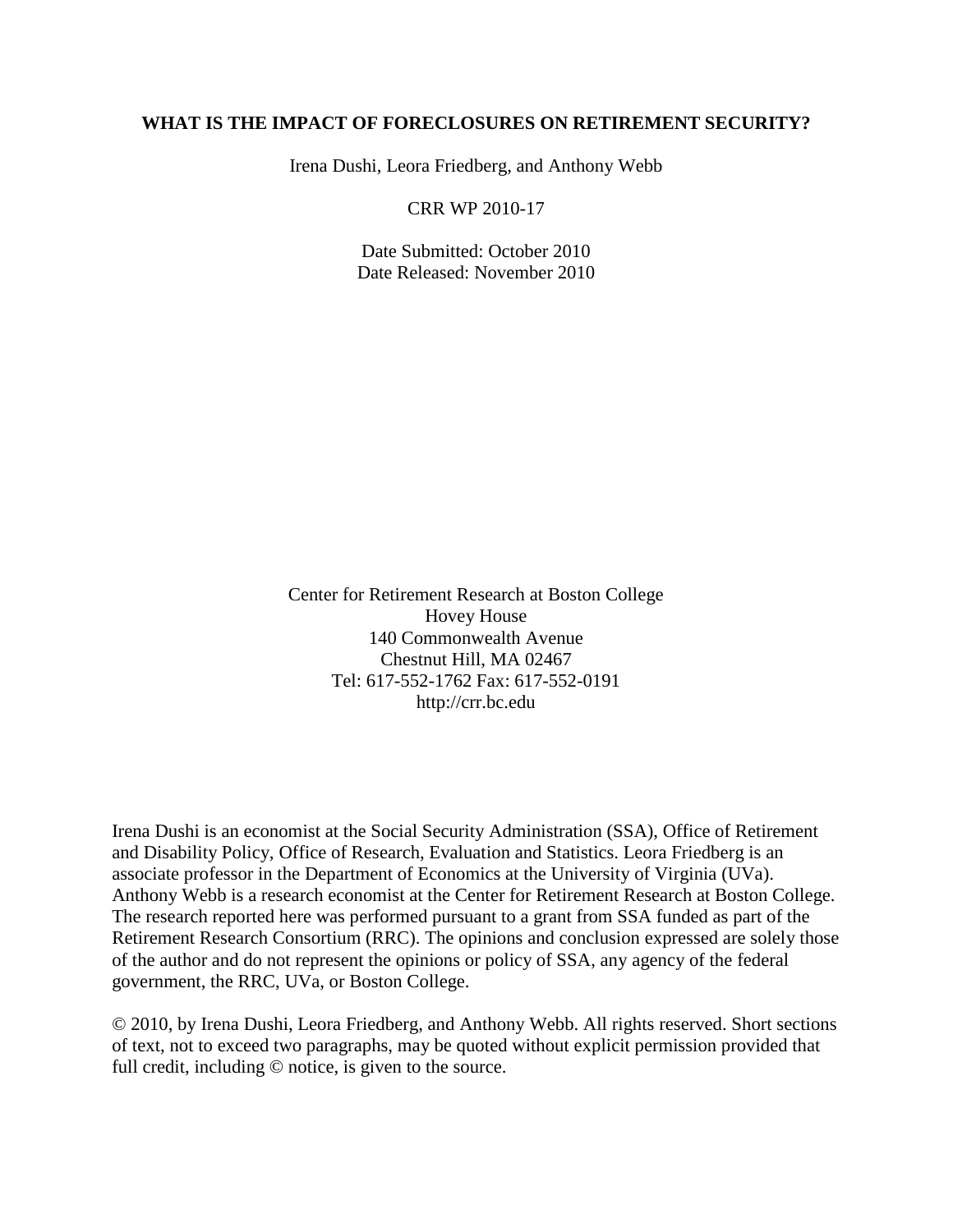#### *About the Center for Retirement Research*

The *Center for Retirement Research at Boston College*, part of a consortium that includes parallel centers at the University of Michigan and the National Bureau of Economic Research, was established in 1998 through a grant from the Social Security Administration. The Center's mission is to produce first-class research and forge a strong link between the academic community and decision makers in the public and private sectors around an issue of critical importance to the nation's future. To achieve this mission, the Center sponsors a wide variety of research projects, transmits new findings to a broad audience, trains new scholars, and broadens access to valuable data sources.

#### **Center for Retirement Research at Boston College**

Hovey House 140 Commonwealth Avenue Chestnut Hill, MA 02467 phone: 617-552-1762 fax: 617-552-0191 e-mail: crr@bc.edu crr.bc.edu

*Affiliated Institutions:* The Brookings Institution Massachusetts Institute of Technology Syracuse University Urban Institute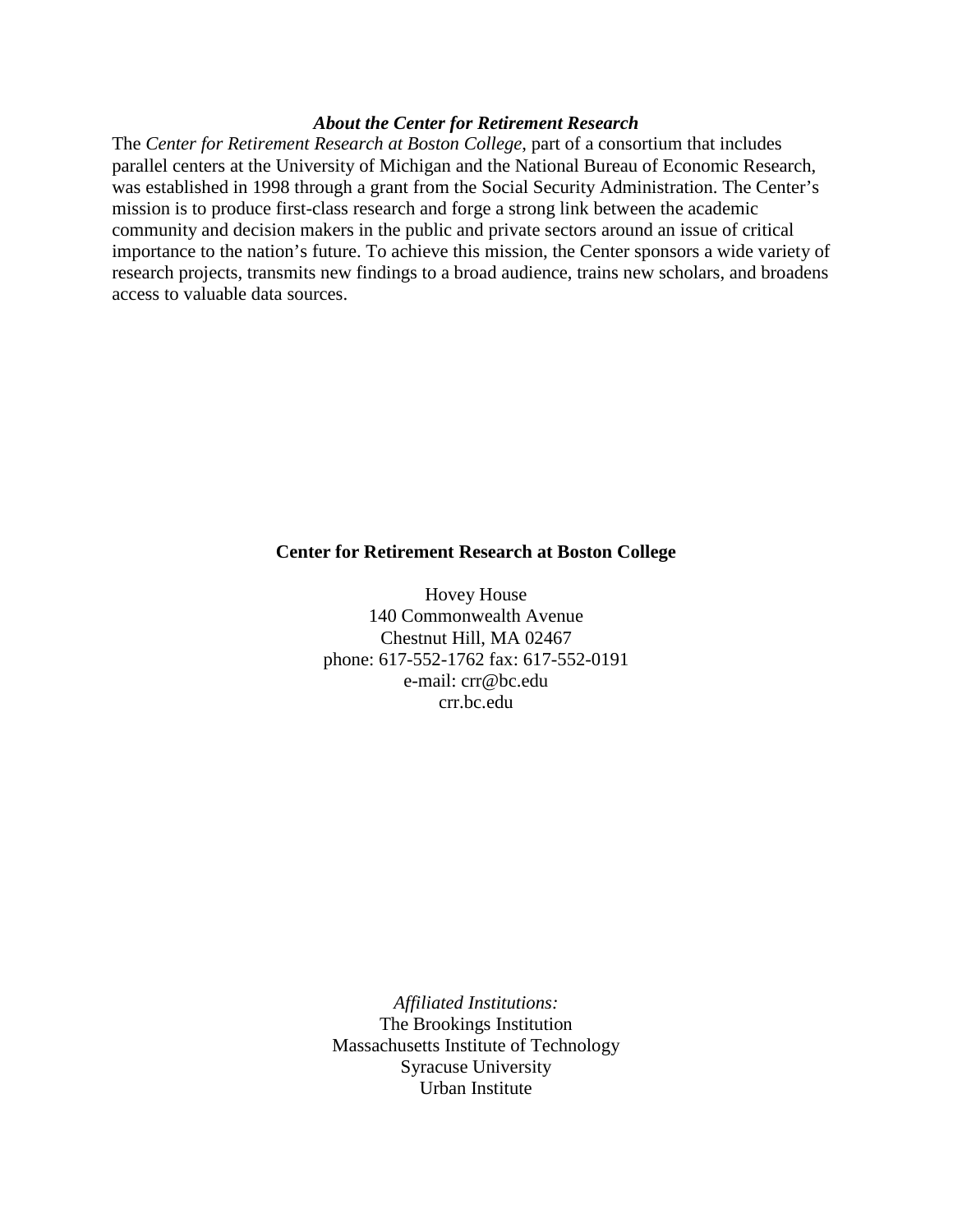#### **Abstract**

Using data from several sources, we show that households nearing retirement have lower rates of housing distress than younger households, as measured by arrears and foreclosure rates. However, almost all of the housing wealth gains observed for cohorts aged 51-56 between 1992 and 2004 were erased by 2010, while their mortgages have grown throughout. As a consequence, their loan-to-value ratios are considerably higher, though the percentage paying more than 30 percent of their household income toward their mortgage remains flat. Worrisomely, their financial wealth also declined between 2004 and 2010. Declines in house prices will adversely affect households that need to liquidate housing wealth, and rising mortgage obligations will increase pressure on retirement resources. We develop an econometric model to show factors associated with housing distress and then use the results to forecast housing distress among older households through 2012. We project that the risk of arrears will increase to 3.4 percent in 2010 and 4.4 percent by 2012. We also find that 6.7 percent of HRS households have children or other relatives who are facing housing distress, potentially putting further pressure on their retirement preparedness.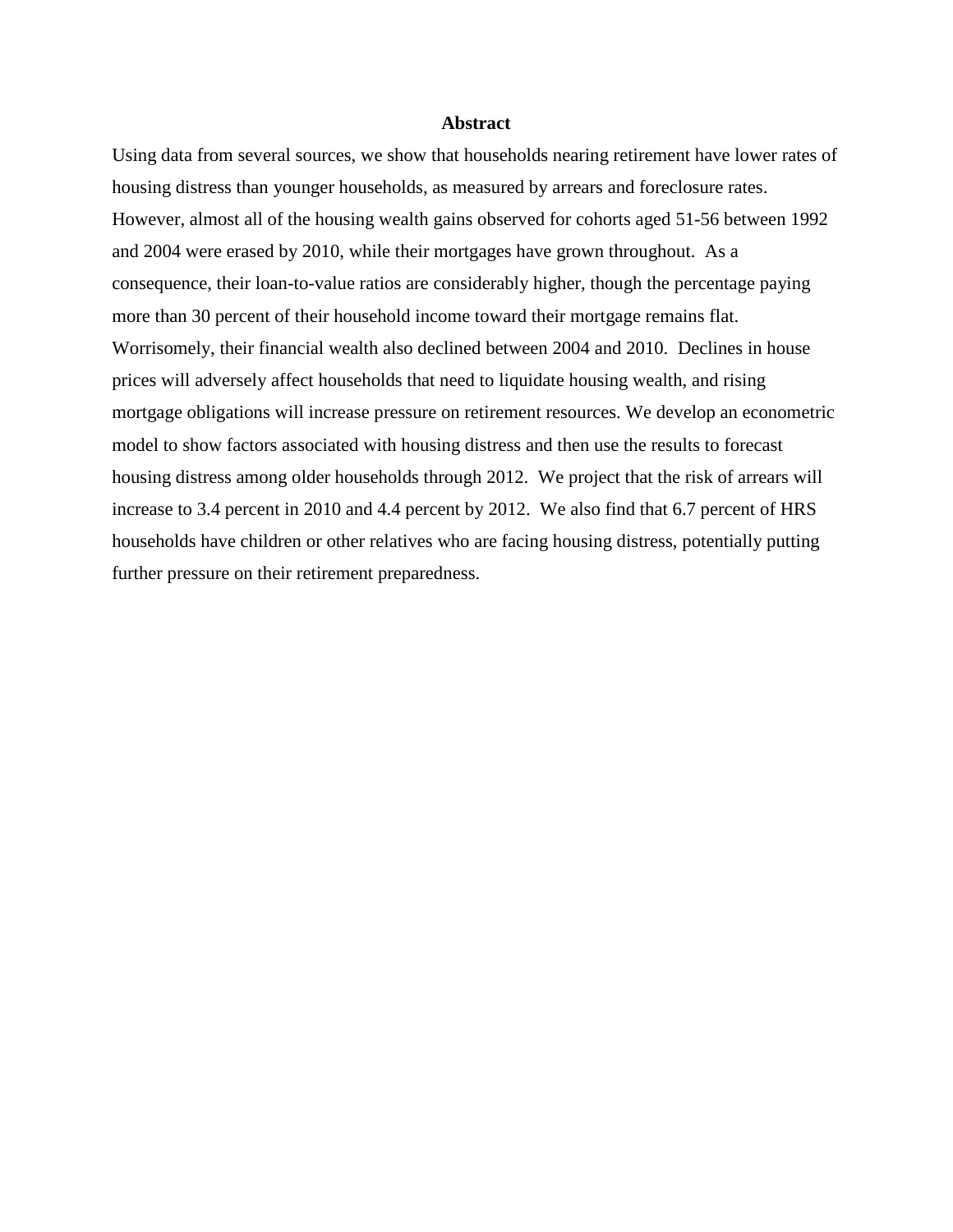#### **1. Introduction**

The current economic crisis has been unmatched in severity by any since the Great Depression, with employment falling 4.3 percent between  $2008$  and  $2009$ .<sup>[1](#page-3-0)</sup> Older households in the 1930s had little in the way of retirement assets, and heavy job losses caused grave economic distress, disproportionately affecting older households and ultimately inducing the passage of the Social Security Act. Today, many households have multiple assets to draw on to smooth consumption in case of job loss or retirement asset losses. Yet, the crash of housing markets, occurring simultaneously with massive job and asset market losses, has undercut the ability of households to ride out the recession, perhaps having disproportionately severe effects on households nearing retirement.<sup>[2](#page-3-1)</sup>

Recessions undermine the ability of households to prepare for retirement; these effects are exacerbated when combined with housing shocks. Some workers may be forced into early retirement by premature job loss, just at a time when many wish to work longer because both their retirement accounts and housing equity have shrunk and, in some cases, their mortgage payments have jumped. Other workers who retain their jobs may take real pay or hours cuts and may have to drain their retirement accounts to meet mortgage payments. As these possibilities suggest, several features cause older households to experience the triple hit of job, asset, and housing market losses differently than prime-age households. Some of these factors have also changed in important ways from earlier recessions.

One factor that has distinguished the experience of older workers in recessions, and that has changed in recent years, involves the nature of their retirement saving. Obviously, older households have accumulated more life-cycle saving than prime-age workers. Although these assets can be used to smooth consumption during recessions, such appropriation simultaneously undermines retirement preparedness. As a result, the form that this saving takes is critical. Over several decades, retiring workers enjoyed increasingly generous annuities deriving from both Social Security and defined benefit (DB) pensions. While these retirement benefits may increase

 $\overline{a}$ 

<span id="page-3-0"></span> $<sup>1</sup>$  U.S. Bureau of Labor Statistics.</sup>

<span id="page-3-1"></span> $2^2$  According to the Flow of Funds, house values declined 34.6 percent between the fourth quarters of 2006 and 2009, exceeding any drop since at least 1952.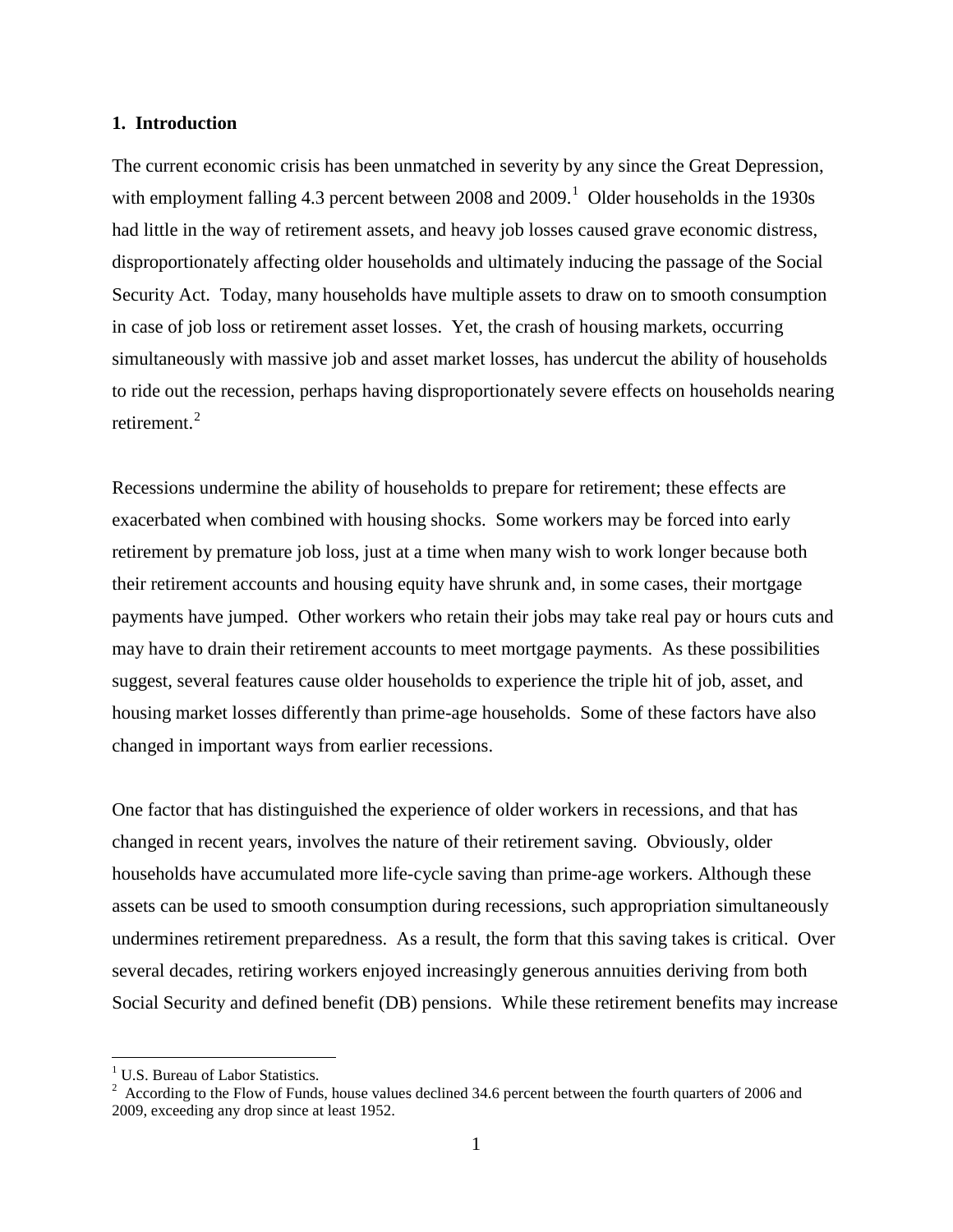overall wealth and reduce poverty, they come at the cost of reducing liquidity during working years and are unavailable to smooth consumption during recessions.<sup>[3](#page-4-0)</sup> Recent changes have shifted the retirement saving landscape. Real Social Security benefits flattened out for workers retiring in the 1980s and 1990s and began declining in 2000, and DB pension coverage has dropped, sharply for prime-age workers and more gradually for older workers (Friedberg and Owyang 2002). DB plans have largely been replaced by defined contribution (DC) plans, which have three important features for consideration here. First, they are more liquid than DB plans and thus are available to some extent to smooth consumption during recessions.<sup>[4](#page-4-1)</sup> Second, and undercutting this, is that they are vulnerable to asset market fluctuations, eroding in the face of the stock market declines of 2007-09. DC plans lost 20 percent of their value between 2007 and 2008, regaining some value the next year but sustaining a two-year loss of 7 percent.<sup>[5](#page-4-2)</sup> Third, participation in them is often voluntary, raising the risk that people have not saved enough for retirement, although potentially facilitating consumption smoothing during recessions by allowing workers to reduce retirement saving temporarily.

A second factor that may distinguish older workers, and that we focus on in our investigation, is their exposure to the massive housing crisis, which is atypical of post-war recessions. Housing constitutes one of the major forms of wealth of retiring households, yet its illiquidity is well documented; older households rarely reduce housing equity until the death or nursing home entry of one spouse (Venti and Wise  $2001$ ). <sup>[6](#page-4-3)</sup> To this extent, transitory house price declines may have little effect on the retirement preparedness of many older households, given their long horizon over which to ride out fluctuations. Declines in house prices will adversely affect households that need to liquidate housing wealth by drawing down equity or moving perhaps in response to job loss. Also, the increased access to housing credit associated with the post-2000 housing

 $\overline{a}$ 

<span id="page-4-1"></span><span id="page-4-0"></span> $3$  It remains an open question whether public and private pensions raise total retirement wealth. Engelhardt and Gruber (2006) show that Social Security reduced poverty rates, suggesting real wealth increases for at least some.  $4\degree$  DC plan assets may be accessed in the event of job exit, with a 10 percent penalty for people under age 59  $\frac{1}{2}$ . An increasing number of employers allow current workers to borrow against their DC plan balances as well. Notably, DB plans are increasingly offering a lump-sum payout upon job separation as well.

<span id="page-4-2"></span> $\frac{1}{2}$  Investment Company Institute, http://www.ici.org/pdf/fm-v19n3.pdf.

<span id="page-4-3"></span> $6$  Banks et al (2006) find new evidence that older American households downsize in the form of reducing the number of rooms in their residences independent of household demographic changes, by one-tenth of a room between ages 65-69 and 70-74 and again between ages 70-74 and 75-79 and then by about two-tenths of a room between ages 75-79 and ages 80+. They do not further examine whether this downsizing is associated with reduced housing equity.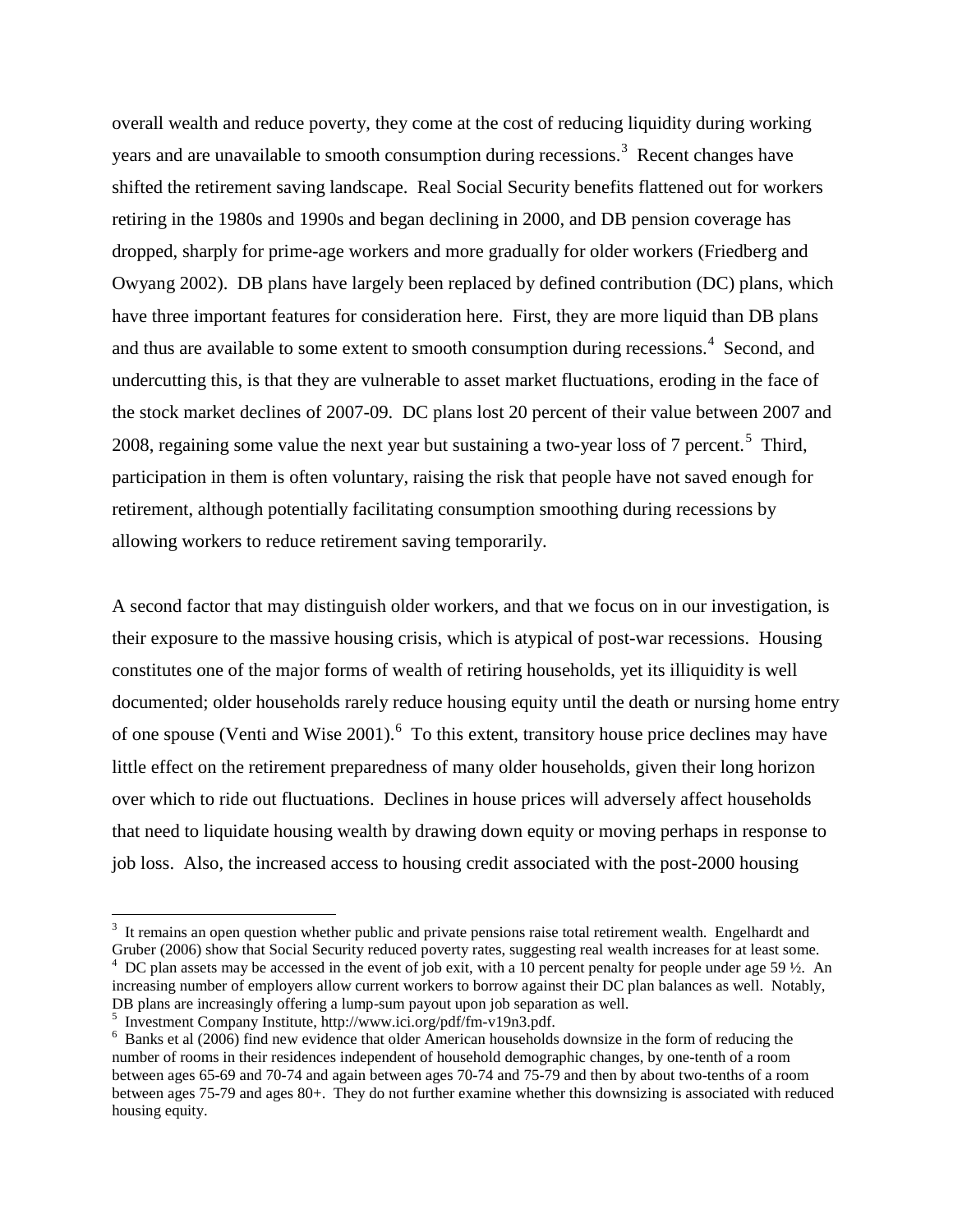boom has increased mortgage obligations for many households and exposed them to liquidity problems in meeting housing payments, in response to both rate adjustments on variable-interest loans and income shocks due to job loss. Although older households may be less exposed to such problems, to the extent that they paid off their mortgages and avoided speculating in the housing boom, any increase in mortgage debt will impede their ability to tap housing equity in retirement through, for example, reverse mortgages or downsizing. Little is known about the relative exposure of older households to the housing crisis.

Thus, we investigate the impact of the housing crisis, which differentiates the current recession from previous ones, on the retirement preparedness of older households. To sum up, this impact depends on (1) the extent to which older households liquefied their housing wealth, and (2) the extent to which they then got hit with labor and asset market shocks. The impact of labor market shocks on older workers has been severe, and the impact of asset market shocks is being newly felt, due to the shift from DB to DC pensions. To quantify these effects, we use the *Health and Retirement Study* (HRS) and the *Panel Study of Income Dynamics* (PSID), both of which included special housing questions in 2008 and 2009, respectively. We analyze the magnitude of housing distress – mortgage arrears or foreclosure – among households nearing retirement. We then identify socio-economic factors associated with being at risk of arrears and foreclosure. We consider the relative importance of precipitating shocks such as ill health, divorce, and job loss, of high rates of borrowing relative to income and property value, and of local property market conditions. Lastly, we forecast foreclosure rates among older households and calculate the effect of foreclosures on financial preparedness for retirement.

Our analysis results in two main findings. First, we find that households nearing retirement are more exposed to housing market volatility than in the recent past. Their mortgages have risen in value and their participation in the home equity loan market has risen. During the house price boom, their house values rose by more than their mortgages, but since 2004 their mortgages have continued to grow, while their gains in housing wealth in comparison to earlier cohorts has been erased. As a consequence, their loan-to-value ratios are considerably higher, though the percentage paying more than 30 percent of their household income toward their mortgage remains flat. Troublingly, their financial wealth also declined between 2004 and 2010. Our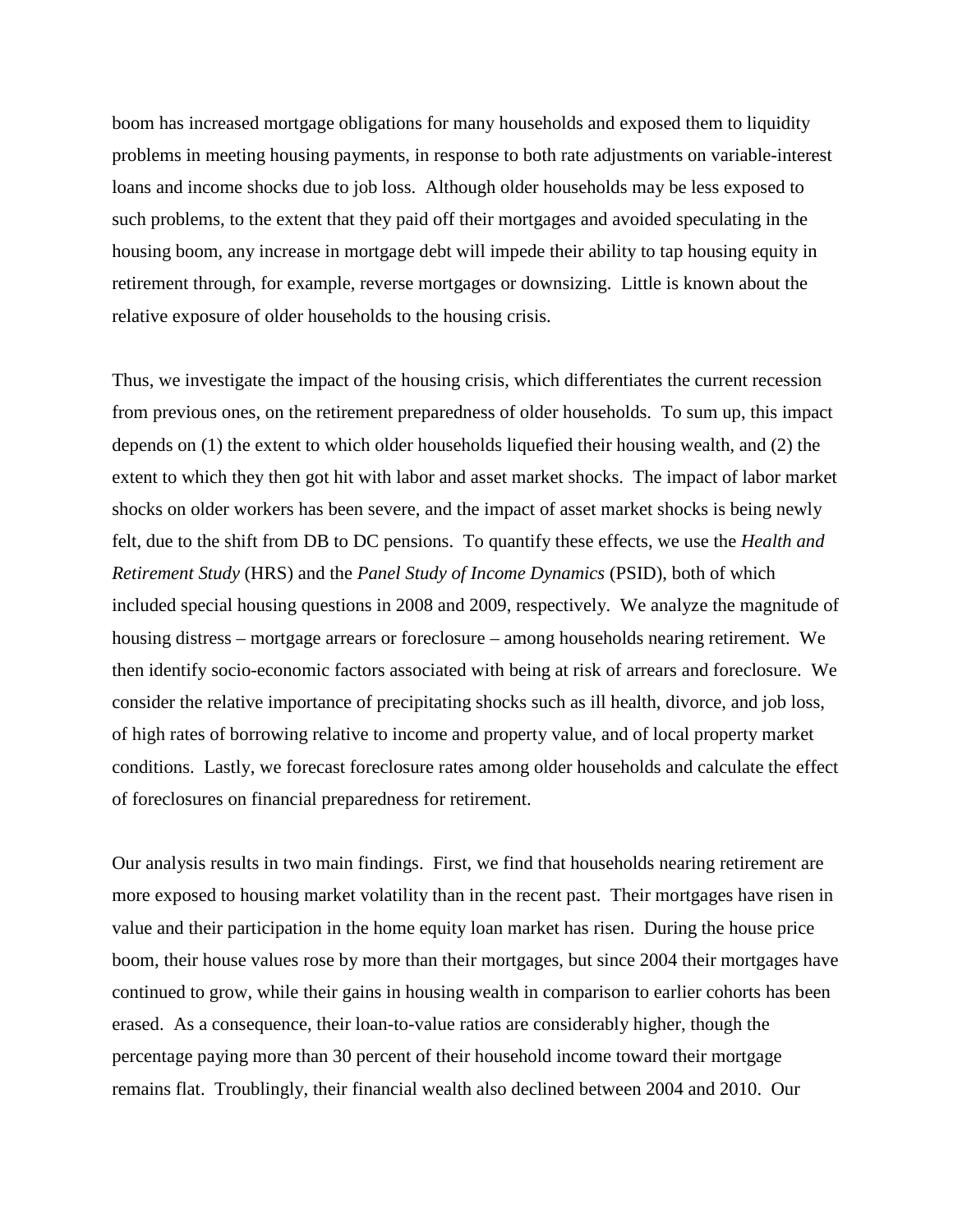second finding is that the incidence of housing distress among older households, while perhaps higher than in the past, is nonetheless relatively low. It was lower for older households in the 2008 HRS, compared to the national average, and had increased in the 2009 PSID but remained lower than among prime-age households in the PSID.<sup>[7](#page-6-0)</sup> In 2008, 3.0 percent of HRS households with a mortgage were two months or more in arrears on their mortgage payments, and 0.75% were in foreclosure, compared to national averages of 4.8 percent in arrears and 3.3 percent in foreclosure.<sup>[8](#page-6-1)</sup> The probit model we estimate reveals that housing distress was significantly affected by layoffs and health shocks, as well as high loan-to-value ratios observed in 2006. Moreover, the incidence of housing distress was greater among black and Hispanic households, even after controlling for income and education, possibly reflecting unfavorable mortgage terms offered to ethnic minorities. We use our econometric model to forecast the risk of mortgage arrears and foreclosures among older households through 2012. We project that the risk of arrears will increase to 4.2 percent in 2010, declining to 3.6 percent by 2012.

#### **2. Background**

Households approaching retirement have not experienced a sudden collapse of housing prices of the current magnitude in several decades. Combined with job losses and a tightening of credit, this has led to a spike in foreclosures. Mortgage delinquency and foreclosure rates, as reported by the *Mortgage Bankers Association National Delinquency Survey* were 7.9 and 3.3 percent, respectively, in the fourth quarter of 2008, up from 5.8 and 2.0 percent in the same quarter of 2007, and 5.0 and 1.2 percent in 2006. The above data shows further substantial increases in delinquencies and foreclosures subsequent to 2008. In contrast, Hurd and Rohwedder (2010), using data from the Internet-based American Life Panel, report somewhat lower delinquency rates, with rates peaking toward the end of 2009.

Historically, home-owners accumulated significant housing equity during their working lives and entered retirement with little or no mortgage debt. In the 1992 HRS, the median mortgage

<span id="page-6-0"></span><sup>&</sup>lt;sup>7</sup> We do not know from these data sources how the incidence of housing distress differs for older households currently compared to past cohorts, but we expect that it is worse now, given the trend in loan-to-value ratios.<br><sup>8</sup> A potential concern is that households experiencing mortgage arrears might be less likely to be re-interv

<span id="page-6-1"></span>found no evidence of a correlation between being re-interviewed and socio-economic characteristics that we identified were associated with experiencing arrears and foreclosure.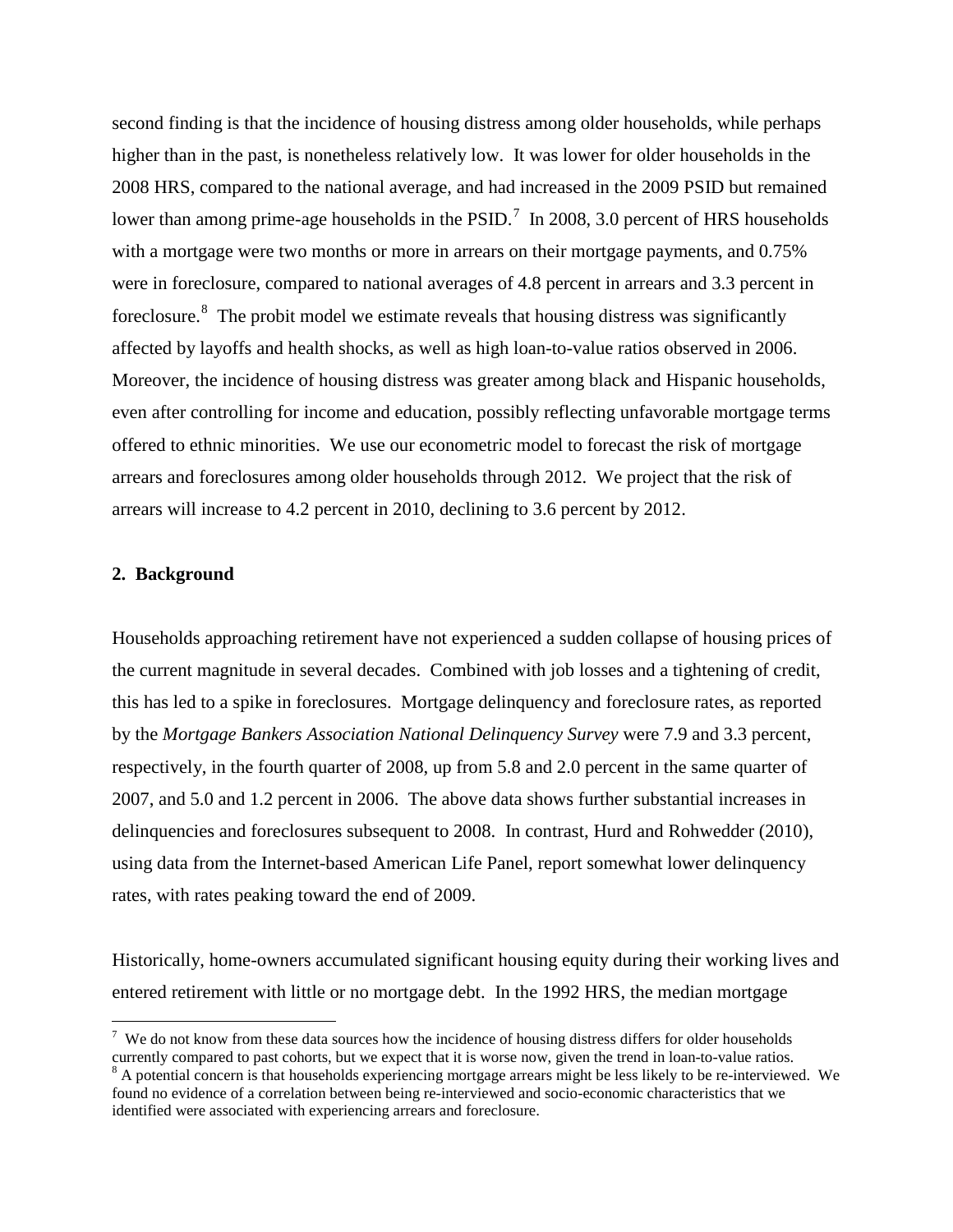among households with a member aged 51-61 was \$15,600. One might therefore expect the housing crisis to affect older households only to the extent that it reduced the amount of housing wealth available for consumption in retirement or to pass as a bequest, an important issue as the house represents the single most valuable asset of households in retirement, after Social Security. Yet, the AARP Public Policy Institute (2008) finds that those over age 50 represent 28 percent of all households in arrears or foreclosure. Among older households, the highest rates are among traditionally disadvantaged groups. The effects of foreclosure are also arguably more serious for older households who have less time to recover from any resulting financial loss.

The housing crisis has been accompanied by severe job loss and a relatively large correction to the stock market. Older workers are much more exposed to stock market fluctuations than in the past. The reasons are the use of tax incentives to promote retirement saving in the form of Individual Retirement Accounts and 401(k) accounts, and the shift in pension coverage from DB to DC, which shifts financial risk from employers to employees. These factors have led to a substantial increase in stock market participation. Among full-time employees with a pension in the *Survey of Consumer Finances*, 69 percent had a DB plan and 45 percent had a DC plan in 1983, while 39 percent had a DB plan and 80 percent had a DC plan in 2001 (Friedberg and Owyang 2005). Nevertheless, older workers have higher rates of DB coverage than others, and evidence shows that the wealthiest are the ones who took the biggest hit to their portfolios.

#### **3. Empirical Strategy**

We employ several approaches in order to analyze housing distress among retiring cohorts. First, we compare cohorts aged 51-56 across different waves of the HRS, focusing on 1992, 1998, and 2004. We examine non-housing retirement assets, housing wealth, and exposure to house price fluctuations. We then follow up on the same cohorts six years later, when they are aged 57-62, adding 2010 data to examine the impact of the housing crisis. Second, we use extra questions on housing asked in the 2008 HRS and the 2009 PSID to analyze socio-economic factors associated with being at risk of arrears and foreclosure. We consider the relative importance of precipitating shocks such as ill health, divorce, and job loss, of high rates of borrowing relative to income and property value, of local property market conditions, and of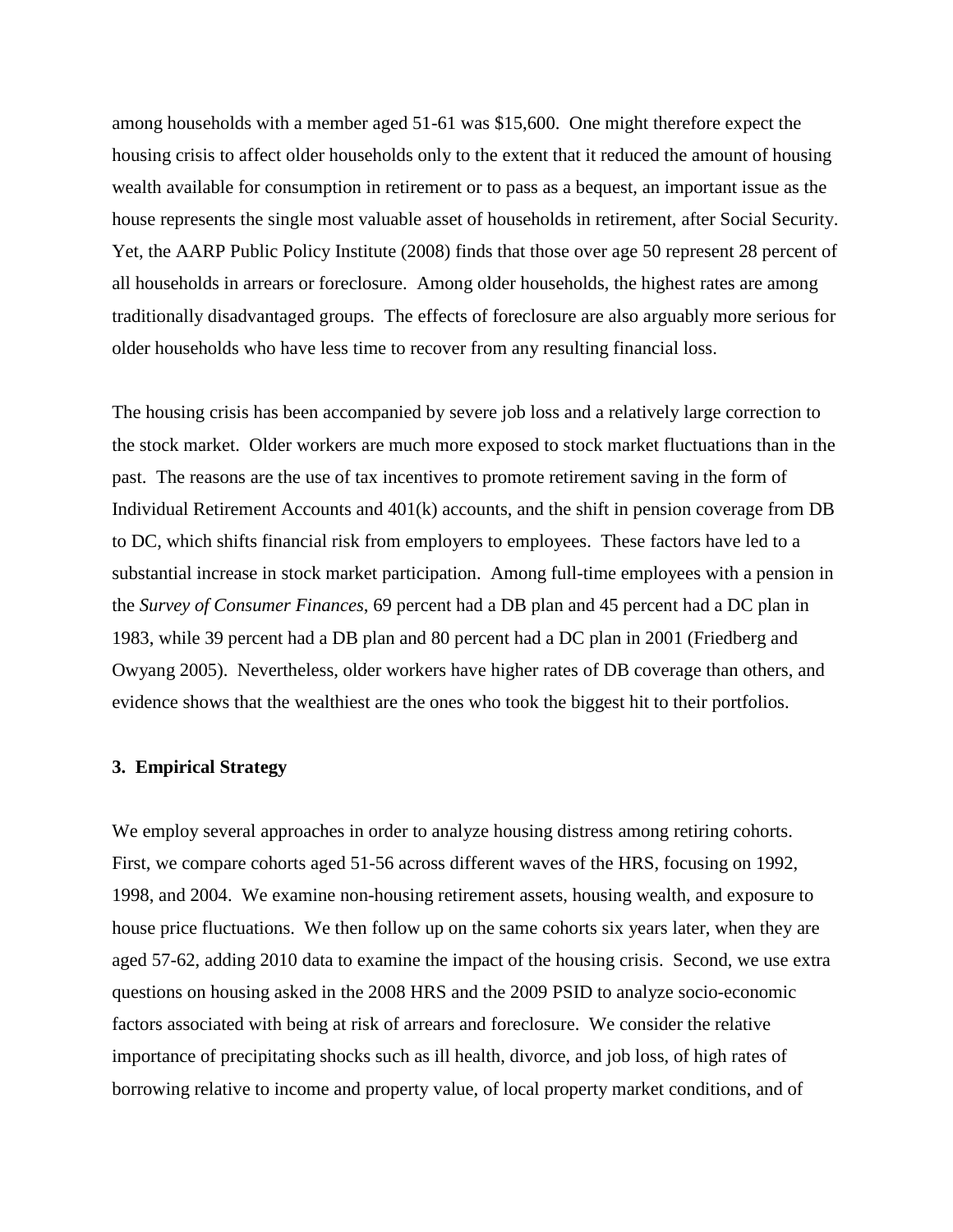demographic variables such as education and ethnicity. Third, we forecast foreclosure rates among older households, based on their 2006 assets, 2008 levels of housing distress, and predicted rates of job loss and house price changes. Fourth, we analyze reports of respondents about family members of HRS households who have experienced housing distress and the assistance they provided to those family members.

#### **3.1. The Health and Retirement Study**

 $\overline{a}$ 

The HRS is a detailed longitudinal survey that takes place every two years. It has repeatedly added new cohorts aged 51 and over. It began in 1992 with over 7,600 households that had a member born between 1931-1941 and then added households born between 1942-1947 in 1998 and households born between 1[9](#page-8-0)48-1953 in 2004.<sup>9</sup> Thus, as of 2004, the sample was once again representative of all Americans aged 51 and over, with an oversample of minority and Florida households.

We use the HRS in two ways. First, we analyze household assets and debts across different cohorts entering the HRS. We focus on households aged 51-56 in 1992, 1998, and 2004 and again six years later, when they are aged 57-62. We further extrapolate to households aged 57- 62 in 2010, based on house price changes in Metropolitan Statistical Areas between 2008 and 2010. Financial respondents were asked detailed questions about different types of assets and debt. Non-response rates are known to be high in survey questions about wealth; when HRS respondents refused to answer questions about exact asset balances, for example, they were invited to provide ranges in which their asset balances fell. The HRS used hot-deck imputation, taking exact information from a respondent who answered the question and had similar characteristics as a respondent who refused. We use these imputed values as part of our analysis. Also, we use sample weights in our analysis to make the samples nationally representative.

<span id="page-8-0"></span><sup>&</sup>lt;sup>9</sup> Older cohorts were also included in 1992 and 1998, but we do not analyze them as our focus is on preparedness for retirement, not the impact of shocks during retirements. Where possible, we make use of the RAND HRS data file, a cleaned version of the original.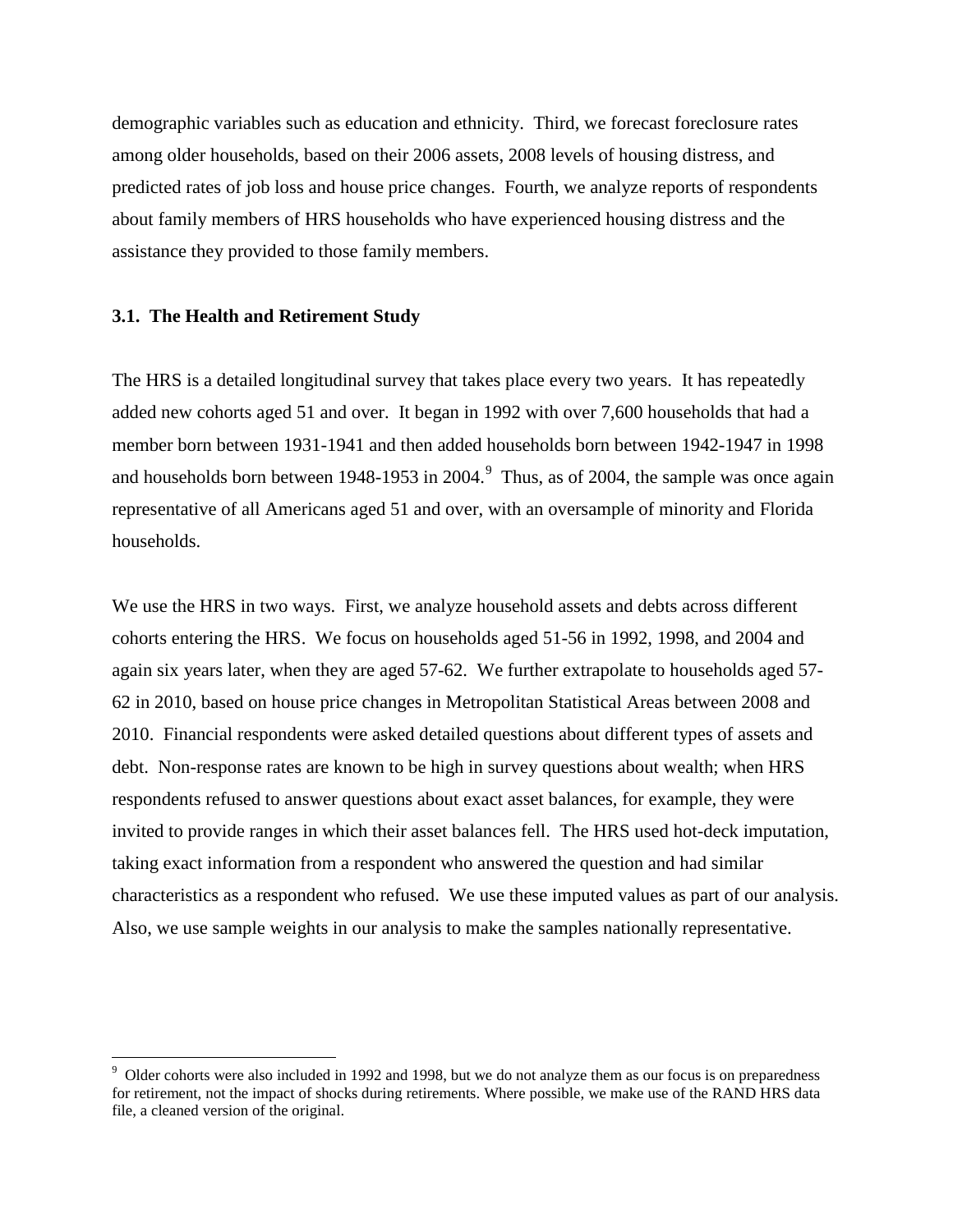Second, we focus on a series of questions asked in the 2008 wave about housing distress.<sup>[10](#page-9-0)</sup> These questions were asked of anyone with a mortgage in 2008 or anyone who ceased being a homeowner between 2006 and 2008. Of the 17,217 respondents in 11,897 households in the 2008 HRS, respondents in 2,870 households were asked whether they had fallen into arrears on their mortgage or believed they were at risk of falling into arrears, were facing possible foreclosure, had gone through foreclosure, or had lost their home as a result of foreclosure.

A sample of HRS respondents participated in an Internet survey in 2009, the survey instrument containing many questions relating to housing distress. Our analysis of this data reveals that respondents are disproportionately of high socio-economic status. They also have much lower than average levels of housing distress, reflecting both their socio-economic status and the likelihood that loss of one's home likely also results in the loss of one's Internet connection. Although the data has the advantage of being more up to date, we decided not to subject it to further analysis.

#### **3.2. The Panel Study of Income Dynamics**

 $\overline{a}$ 

The PSID began in 1968 as a longitudinal study of 4,800 families, consisting of a nationally representative sample and a low-income subsample. The offshoots of these families have been added to the survey, growing to more than 7,000 families in 2001. Families were interviewed every year until 1997 and then every two years.

As in the HRS, additional questions to gauge housing distress were asked in 2009. We use these questions, along with information from some of the previous waves, to compare levels of and characteristics associated with housing distress for HRS households with both older and primeage households in the PSID. To facilitate this comparison, we divide the PSID sample into households whose head was born in or before 1953, and so generally comparable to the age cohorts covered in the HRS from 2004 on, and households whose head was born in or after 1954.

<span id="page-9-0"></span><sup>&</sup>lt;sup>10</sup> Almost 50 percent of respondents were surveyed between March and May 2008, and almost 45 percent more were surveyed between June and October.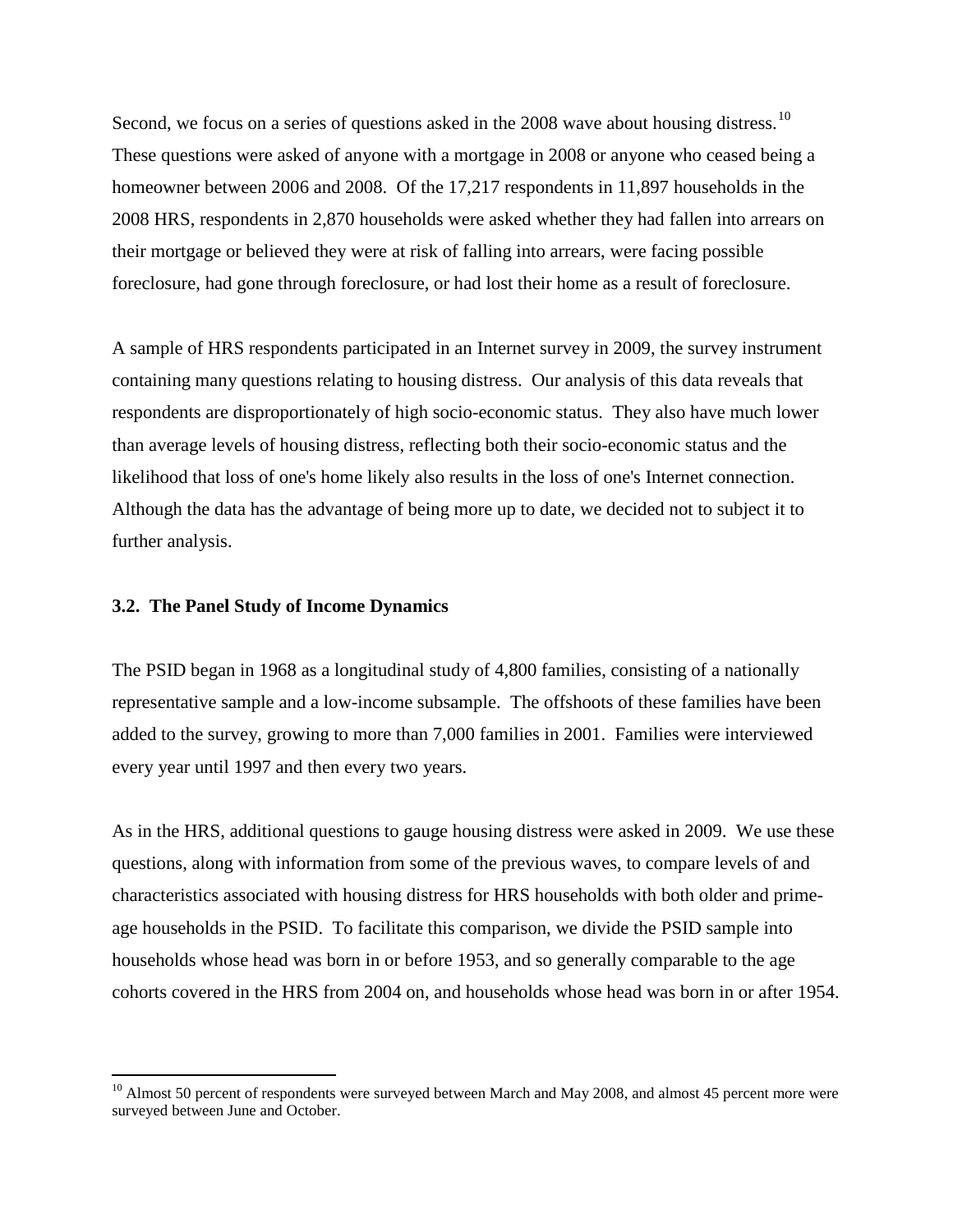#### **4. Comparisons of Housing Wealth Across HRS Cohorts**

We begin by analyzing household assets and debts across different cohorts entering the HRS. We focus on households aged 51-56 in 1992, 1998, and 2004, and the same households aged 57- 62 six years later (along with those aged 57-62 in 1992 for the sake of comparison).<sup>11</sup> We focus on both housing and non-housing wealth, as housing wealth is relatively illiquid and therefore unavailable to support consumption during retirement.

Table 1 shows that housing wealth of cohorts aged 51-56 rose between 1992 and 2004, with housing values rising and mortgages also rising but by less. The house value gains were concentrated in the later period, while debt increased throughout but more so later on. The increase in debt did not, interestingly, involve a jump in the percentage of homeowners with a mortgage, so it was entirely on the intensive margin of mortgage size among existing mortgage holders. The median value of the primary residence rose from \$140,400 in 1992 and \$144,000 in 1998 to \$203,000 in 2004. Meanwhile, the median value of mortgages for the entire sample rose from \$15,600 in 1992 to \$28,800 in 1998 to \$46,400 in 2004 and for mortgage holders rose from \$45,240 in 1992 to \$69,120 in 1998 and \$90,480 in 2004. The percentage of the sample with a mortgage was 63 percent in 1992 and 66 percent in 2004, though the percentage with a home equity loan rose from 15 percent in 1992 and 1998 to 21 percent in 2004. As a consequence of these changes, home equity rose from a median of \$93,600 in 1992 and 1998 to \$116,000 in 2004, while the mean loan balance rose steadily from 26 percent of home value in 1992 to 30 percent in 1998 and 32 percent in 2004. As another measure of exposure to housing fluctuations, the percentage of households with a mortgage that spent over 30 percent of their household income on mortgage payments went from 7 percent in 1992 to 9 percent in 2004.

At the same time, non-housing financial wealth exhibited small changes at the median, while retirement account balances (DC plans and IRAs) rose. Median net financial wealth (not including housing or business wealth or retirement accounts) stayed almost the same over time, in the range of \$12,000-\$17,000 throughout. Median retirement account balances rose from

 $\overline{a}$ 

<span id="page-10-0"></span> $11$  The composition of the sample changes slightly over time due to attrition and the inclusion of new participants in the panel.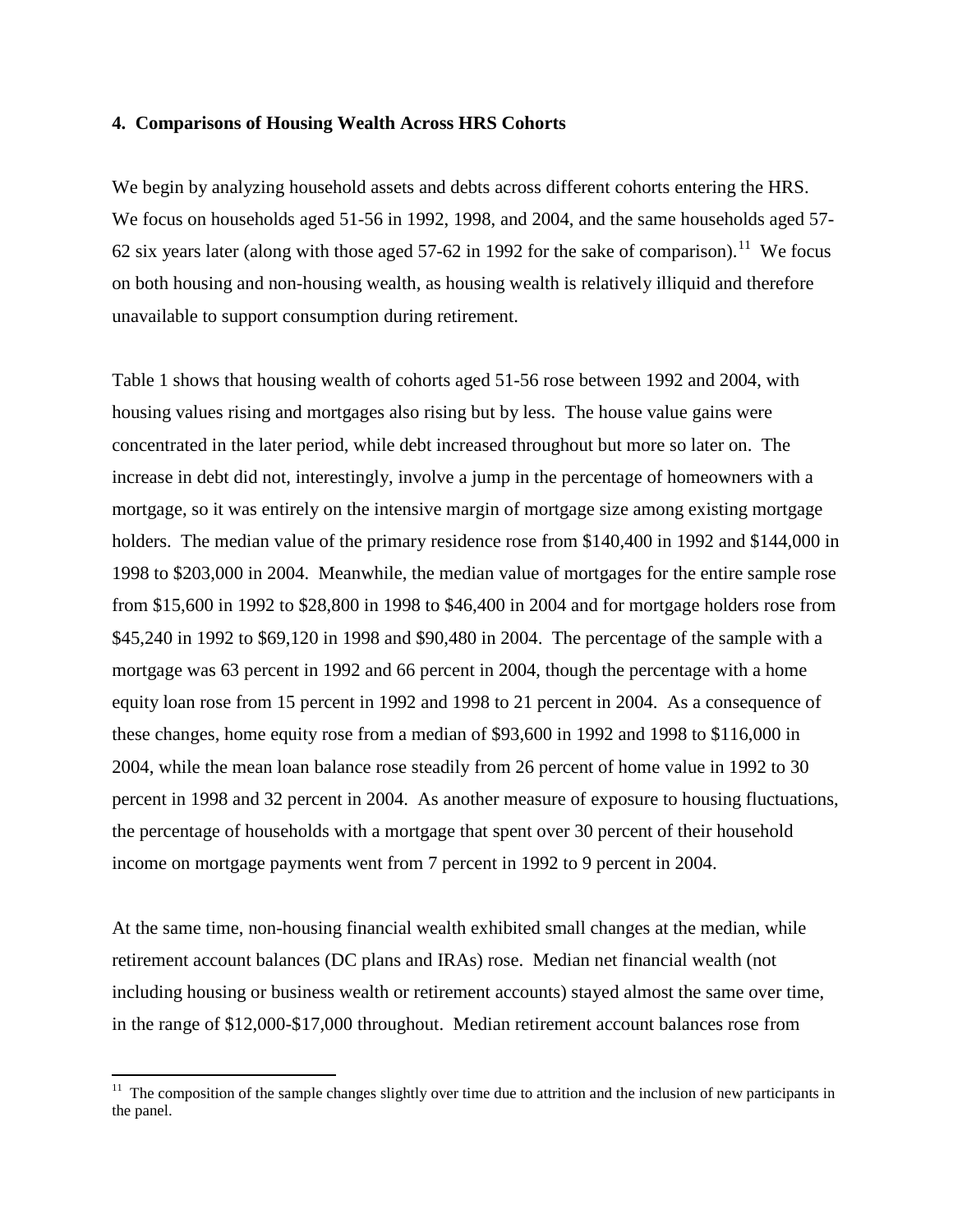\$15,600 in 1992 to \$26,400 in 1998 and \$34,800 in 2004, possibly reflecting a combination of asset market gains and increases in contributions.

Table 2 shows statistics for the same households six years later, when they were aged 57-62. We project housing and financial wealth from 2008 (the latest available HRS data) to 2010, assuming that households experienced the average change in house prices for their Metropolitan Statistical Area (MSA) and stock and bond returns equaling the returns on the S&P 500 and long-dated corporate bonds. The trends in housing values and mortgages diverged sharply between 2004 and 2010. The median housing value, which increased from \$144,000 in 1998 to \$175,160 in 2004, then dropped to \$153,360 in 2010 – erasing much of the gain from the previous six years. Meanwhile, mortgages continued to grow, with the median among mortgage holders hitting \$69,600 in 2004 and \$87,567 in 2010. This contributed to a drop in home equity and a sharp jump in the loan-to-value ratio, which had been rising more gradually until 2004. The mean loan-to-value ratio reached 26 percent in 2004 and then jumped to 42 percent in 2010.

Lastly, and distressingly, financial wealth shows a drop-off between 2004 and 2010 for households aged 57-62, after staying steady in earlier periods. Median financial wealth net of non-mortgage debt dropped from \$24,000 in 2004 to \$20,400 in 2010, with the decline concentrated among mortgage-holders.

### **5. Housing Distress in the HRS and PSID**

Now, we focus on detailed questions asked about housing distress in the 2008 HRS and the 2009 PSID. The HRS questions were asked of anyone with a mortgage in 2008 or anyone who ceased being a homeowner between 2006 and 2008, resulting in a sample of 2,847 households. The PSID questions were asked of 3,092 households.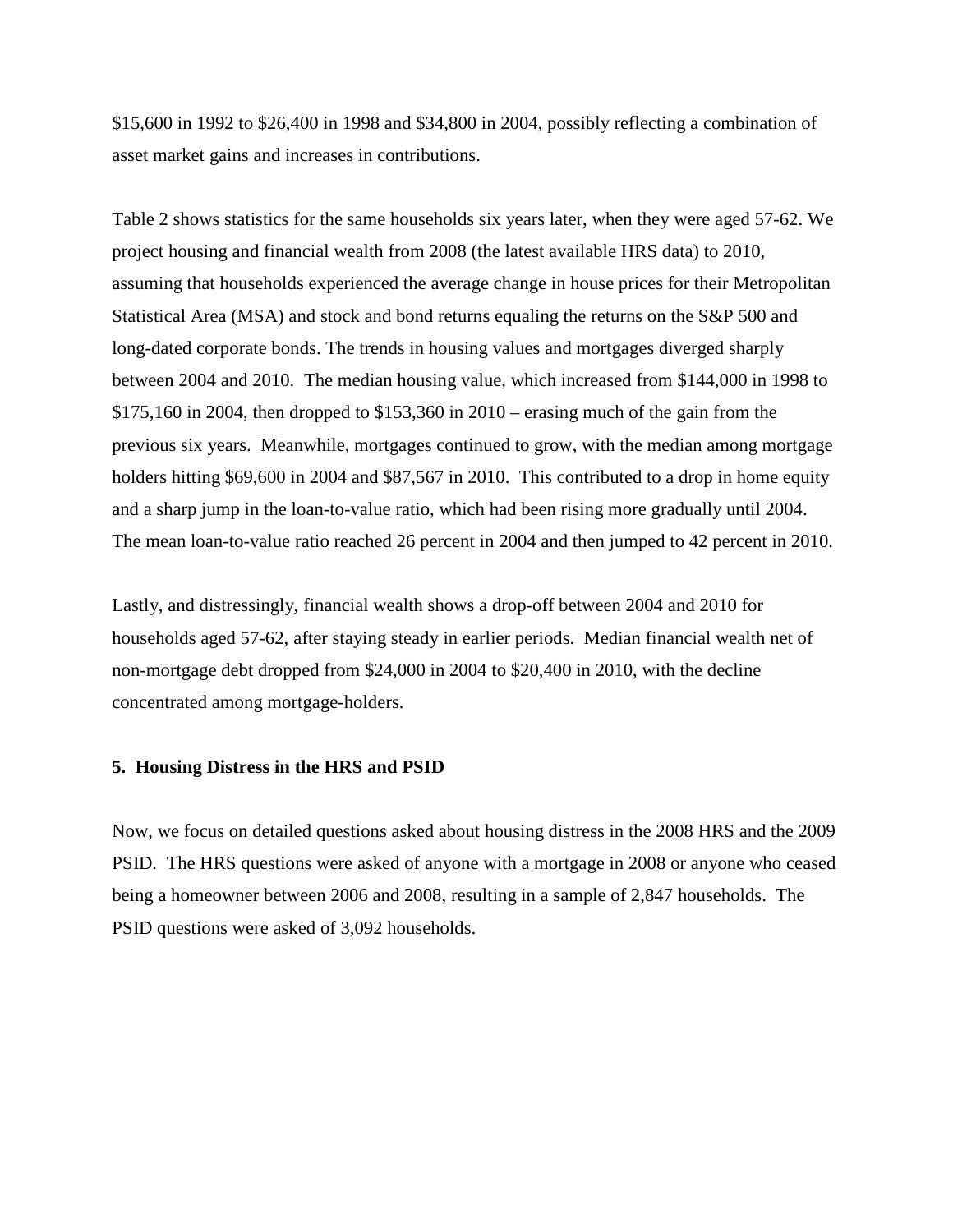#### **5.1. Incidence of Housing Distress**

 $\overline{a}$ 

Table 3 shows summary statistics for the HRS sample of  $2,847<sup>12</sup>$  $2,847<sup>12</sup>$  $2,847<sup>12</sup>$  In this group, 98 households (a weighted proportion of .030) were in arrears by two or more months in 2008 or had lost their home to foreclosure. Of these 98, 30 were actually in foreclosure, a weighted 0.75 percent foreclosure rate, and an additional 14 had lost their home to foreclosure. These rates of housing distress are well below the national averages of 4.8 percent in arrears and 3.3 percent in foreclosure. Of those who were not in arrears by two or more months, 120 anticipated that arrears were somewhat or very likely within the next six months – so an additional 4.7 percent reported themselves to be at risk of arrears. We do not know from this data whether a report of being likely to face arrears ultimately is borne out.

We first compare the housing characteristics of households that were in arrears in 2008 and those that were not, using weights to make the sample nationally representative. Households in arrears had higher mortgage payments as a percentage of income in 2006 (19 percent at the median, versus 10 percent for households not in arrears), bigger mortgages (\$108,000 at the median, versus \$64,800), and lower house values (\$162,000 at the median, versus \$216,000), leading to significantly lower home equity (\$44,280 at the median, versus \$123,120 for households not in arrears). Households in arrears were, however, less likely to hold a home equity loan (11 percent, versus 18 percent for those not in arrears) and had similar levels of non-housing debt (\$7,416 at the mean, versus \$6,331). Lastly, households in arrears were much less likely to report that local housing conditions were good or excellent (14 percent, versus 42 percent for those not in arrears).

In comparing the characteristics of households that were in arrears and those that were not, it is apparent that the distressed group has worse socioeconomic characteristics. Among households in arrears, the financial respondent in the household was substantially less likely to have completed college (13 percent for those in arrears, versus 33 percent for those who were not) and more likely to be black (26 percent versus 8 percent) or Hispanic (13 percent versus 6 percent).

<span id="page-12-0"></span> $12$  We exclude from columns 2 and 3, 694 respondents who were not asked whether they anticipated arrears and 17 who either refused to answer or did not know.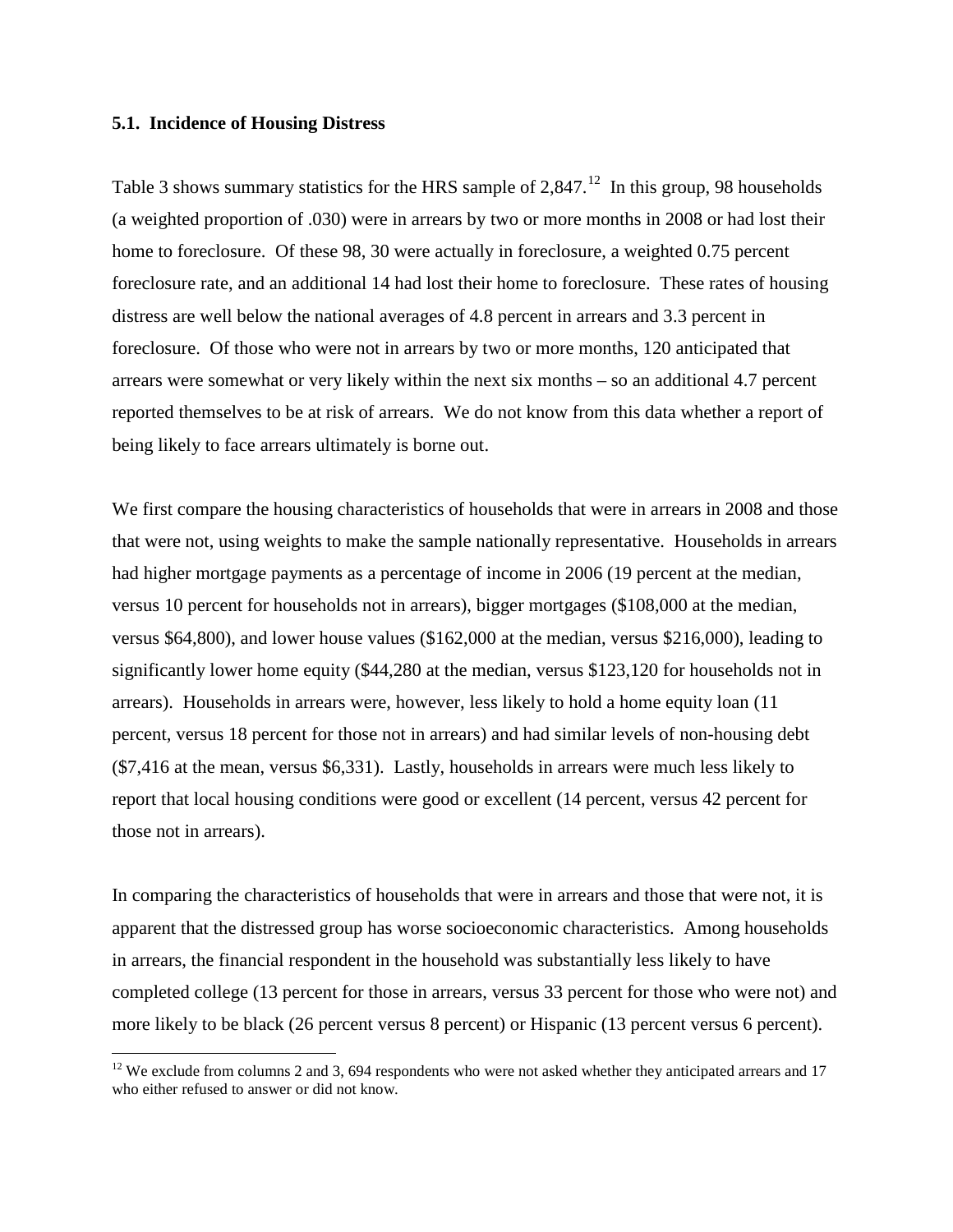Households in arrears reported 35 percent lower income in 2006 than households not in arrears and 21 percent lower Social Security wealth expected at age 62, indicating lower permanent income. Yet, financial respondents of households in arrears were in fact slightly more likely to be working in 2006 (59 percent, versus 55 percent). In spite of the small sample of those in arrears, all of these differences between the samples are statistically significant, with the exception of working status; similar patterns are observed when comparing households who anticipated arrears and households who did not, among those not currently in arrears. Our regression analysis later will provide information about whether household income alone explains arrears, or whether factors like education and minority status play an independent role. Some differences are not statistically significant but go in the expected direction, as those in arrears were more likely to have been laid off in the last four years (20 percent, versus 11 percent), to divorce in the last four years (26 percent, versus 14 percent), to have a member experiencing fair or poor health two years ago (38 percent, versus 28 percent), to report a decline in health for the household head in the last two years (37 percent, versus 33 percent), and possess lower median financial wealth in 2006 (\$800, versus \$15,000).

Thus, all three conditions that lead to housing distress – declining home values, high mortgage payments, and interrupted income – appear among the HRS households in arrears or foreclosure in 2008, though not always significantly so. The sample size is too small to draw sharp conclusions about the role of each of these contributing factors, however.

We find similar patterns among older households in the 2009 PSID, as shown in Table 4. Rates of housing distress are higher among the older households than in the 2008 HRS, but they are lower than for the younger sample in the PSID. Among older households, with the head born in 1953 or before, 27 are currently in arrears (defined as two months or more) or foreclosure, amounting to 3.0 percent of the sample. In comparison, 4.2 percent of prime-age households are in arrears or foreclosure. 11.9 percent of the older sample anticipate arrears, and 15.4 percent of the younger sample do. The PSID also reveals that households experiencing housing distress are more likely to have a variable-rate mortgage, information that was not available in the HRS. Among older households, 20 percent of those not anticipating arrears have a variable-rate mortgage, and 42 percent of those in arrears (but not in foreclosure) do. By contrast, for prime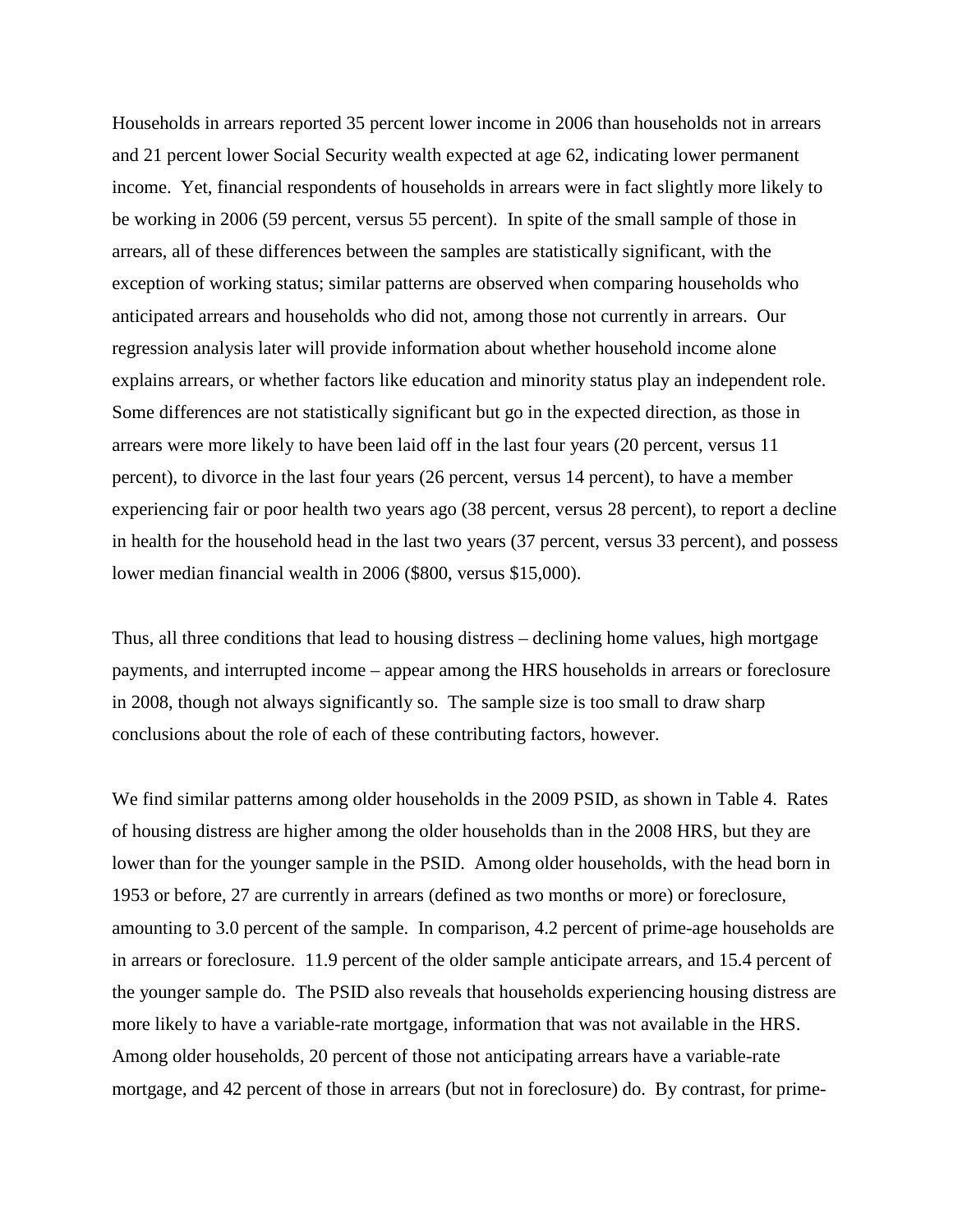age households, the figures are 14 percent for those not anticipating arrears and 33 percent for those in arrears but not in foreclosure.

#### **5.2. Factors Associated with Housing Distress**

 $\overline{a}$ 

We analyze socioeconomic conditions that are associated with being at risk of arrears. To do so, we estimate weighted probit models using the HRS sample. In order to deal with the small sample size when analyzing factors contributing to housing distress, we will include the group that reports that arrears are somewhat or very likely within the next six months together with the group that is in arrears or has experienced foreclosure. As the group anticipating arrears has worse socioeconomic characteristics than the group not anticipating arrears, the subgroups considered together are relatively similar. This results in a sample of 178 households at risk of arrears and 1,748 not at risk. The number of households not at risk of arrears has shrunk from the 1,918 that appear in Table 3 to 1,748 because of missing data. The left-hand side variable in our probit model takes a value of one if the household is at risk of housing distress (already in arrears or foreclosure, or anticipating arrears within the next six months) and zero if not. The weights make the estimates nationally representative, and the weighted mean risk of housing distress in the sample is 9.4 percent.

The estimation results, reported in terms of estimated marginal effects, appear in Table 5. We find that higher income has a significant but small effect on the likelihood of being at risk of arrears. A 10 percent increase in log household income reduces this likelihood by about a tenth of a percentage point.<sup>13</sup> Experiencing a layoff between 2004 and 2008 significantly raises the risk of being in arrears, by 6.2 percentage points. Experiencing a worsening of health between 2006 and 2008 also raises this risk significantly (at the 10 percent level), by 2.8 percentage points. Local housing conditions matter, as reporting that the local housing market is good significantly reduces the likelihood of arrears, by 4.8 percentage points. The average report of

<span id="page-14-0"></span> $13$  In another set of estimates, we tried including Social Security wealth computed at age 62 as a measure of permanent income not directly influenced by current work status. This reduces the sample size from 1926 to 1712, so we do not report the results here. Nevertheless, Social Security wealth has a negative effect that is statistically significant at the 10 percent level, and 2006 household income becomes marginally insignificant.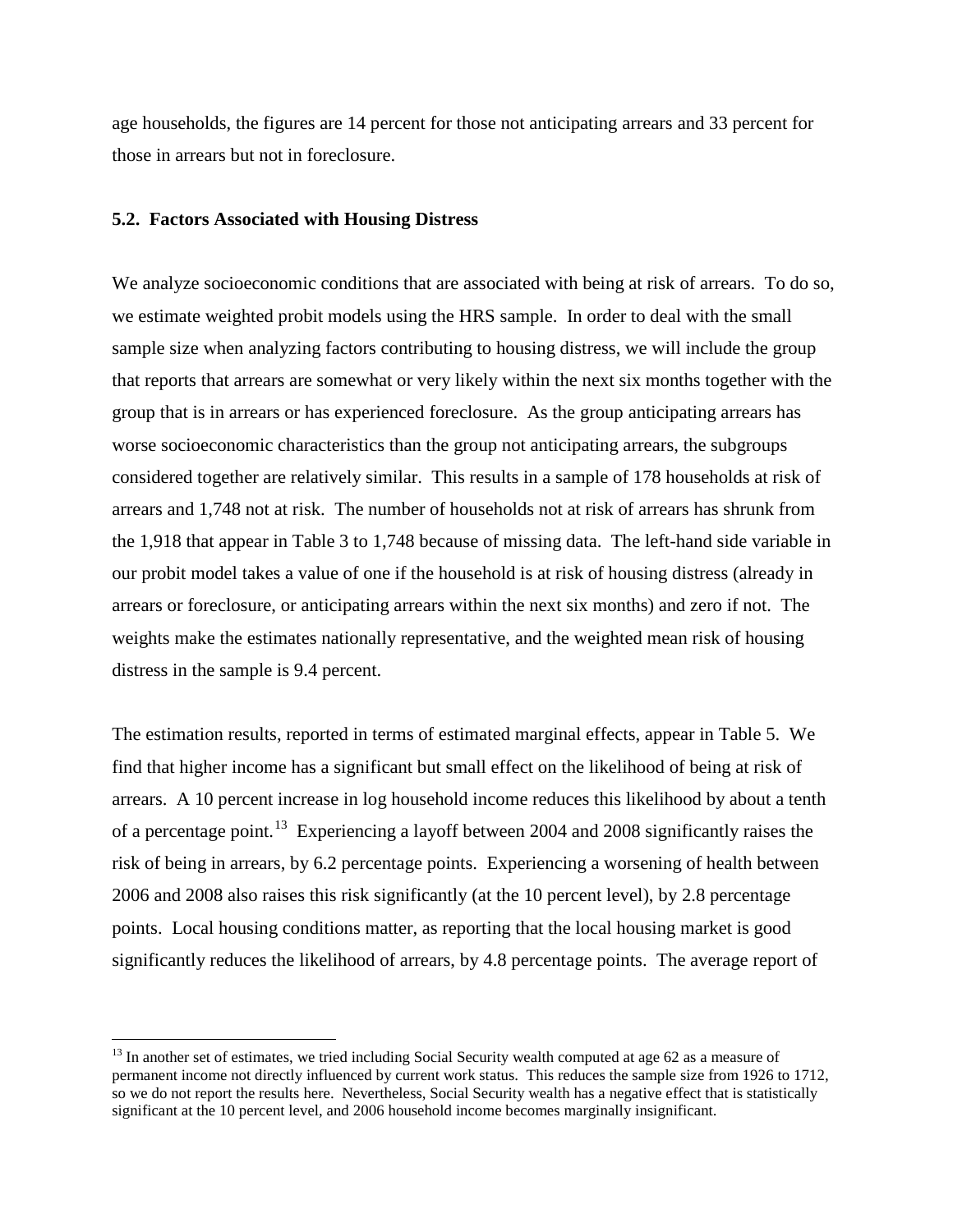local housing market conditions in one's MSA does not have a statistically significant effect that is independent of one's own report. $^{14}$  $^{14}$  $^{14}$ 

Even after controlling for economic status, education and race affect the risk of arrears. Being a college graduate significantly reduces the risk of arrears by 4.5 percentage points, relative to having a high school degree. Being black raises the risk by 14.9 percentage points and being of another race raises it by 12 percentage points. Meanwhile, being Hispanic raises it by 5.0 percentage points. This is somewhat surprising and may reflect poor mortgage terms offered to ethnic minorities, as suggested anecdotally in some media reports.

We do not include other measures of household wealth as right-hand side variables, as these are correlated with housing wealth. We would be hesitant to attribute a causal interpretation to a variable like financial wealth, as households that are diligent in saving for retirement may also be careful about drawing down housing equity, so that it is not high financial wealth that causes households to avoid financial distress, but rather an innate sense of caution. We have some similar concerns about measures of housing obligations, which reflect housing markets (that can be viewed as exogenous) and housing choices (that may be endogenously determined with choosing not to keep up with current mortgage payments). Nevertheless, we have included the household's loan-to-value ratio from 2006 as an explanatory variable in the current set of results in order to capture the effects of exposure to housing market volatility, and it is statistically significant and positive. When the loan-to-value ratio rises by 10 percentage points, then the likelihood of being at risk of arrears rises by 0.77 percentage points.<sup>[15](#page-15-1)</sup>

Stafford and Gouskova (2010) estimate a similar probit model using households of all ages in the PSID. They find a similar relationship between mortgage distress and education and ethnicity across ages, but in contrast to our analysis of HRS data, they find a significant and substantial

 $\overline{a}$ 

<span id="page-15-0"></span><sup>&</sup>lt;sup>14</sup> This may also reflect a kind of justification bias, whereby people who formed more mistaken judgments about the future of housing markets blame a worse market for their mistakes.

<span id="page-15-1"></span> $15$  Few of the other coefficients are sensitive to including this variable.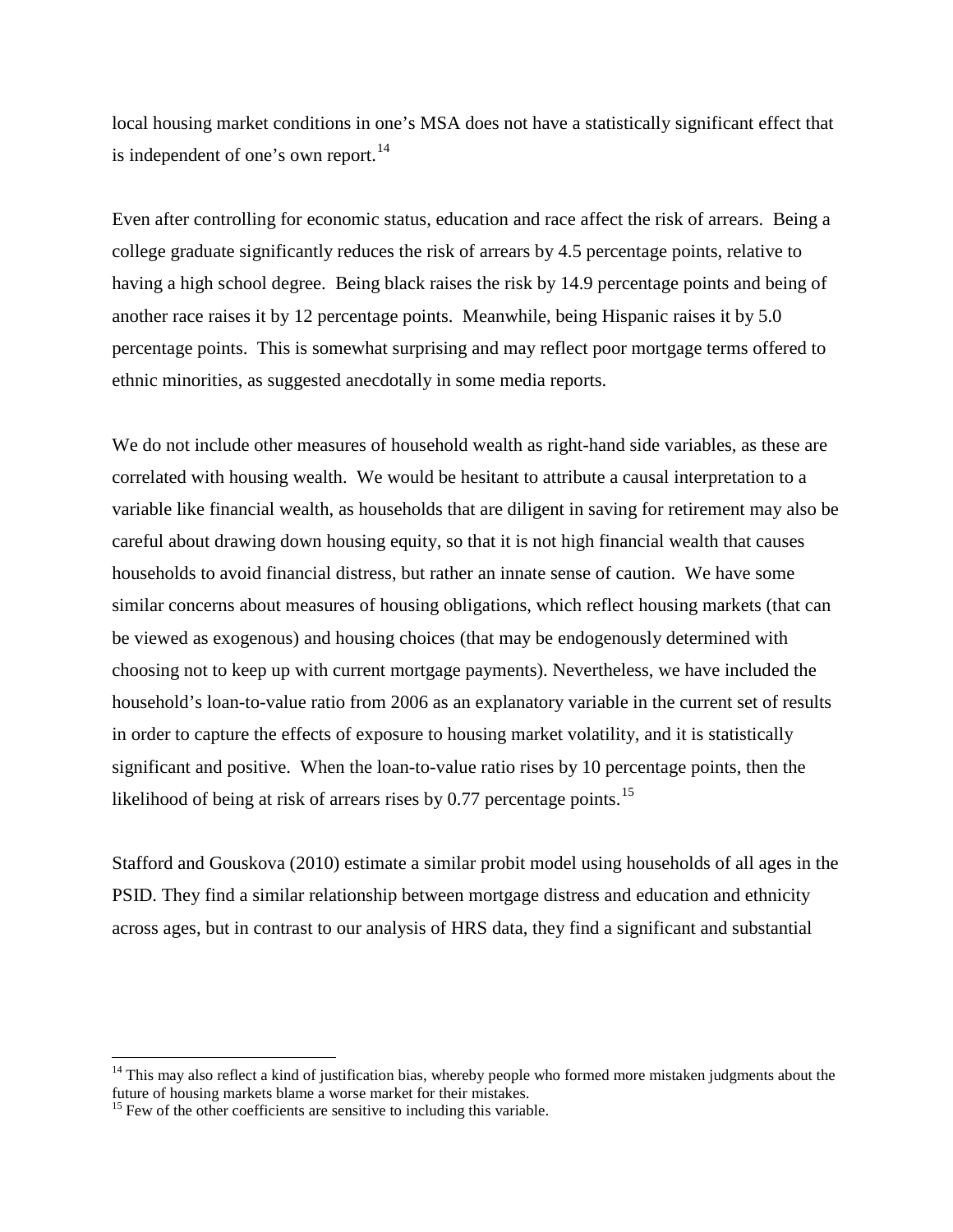relationship between mortgage distress and debt service ratios. This likely reflects the much higher debt service ratios of the younger households included in the  $PSID$ .<sup>16</sup>

We then use our econometric model to forecast mortgage arrears and foreclosures among older households through 2012. Based on predicted changes in house values and employment, we project that the risk of mortgage arrears will increase to 3.4 percent in 2010 and 4.4 percent by 2012.<sup>17</sup> These findings are consistent with the Mortgage Bankers Association delinquency rates which, in contrast to the American Life Panel data (Hurd and Rohwedder 2010), show no sign of having peaked.

#### **5.3 Housing Distress of Family Members**

 $\overline{a}$ 

The 2008 HRS asked all respondents whether they had family members (children or others) who were experiencing mortgage arrears and foreclosure. Thus, while older households have relatively low rates of housing distress, they may help other family members in trouble, and, in doing so, reduce their preparedness for retirement; their ability to offer such assistance may have risen as illiquid DB pensions have been replaced by more liquid DC accounts. Table 6 reports the incidence of housing distress among family members of HRS respondents. Of 10,494 respondents, 6.7 percent reported having a family member who fell behind on his or her mortgage payments. Among the ones with a family member experiencing such trouble, 42 percent reported giving help to this family member, and 58 percent did not. Respondents with family members in distress had lower household income (\$46,656 at the median versus \$52,294) and lower financial wealth in 2006 (\$7,000 at the median versus \$18,000) in comparison to respondents with no family members experiencing housing distress. However, within this group, those who gave help had considerably better finances than those who did not.

<span id="page-16-0"></span><sup>&</sup>lt;sup>16</sup> The number of older households in the PSID is too small to replicate our HRS analysis or the Stafford-Gouskova model for older households alone.

<span id="page-16-1"></span><sup>&</sup>lt;sup>17</sup> Our probit model estimates 2008 arrears as a function of 2006 loan to value ratios and layoffs 2004-2008. We use our model to forecast 2010 and 2012 arrears as a function of 2008 and 2010 loan to value ratios and 2006-2010 and 2008-2012 layoffs. This requires that we project house prices to 2010 and layoff rates to 2012 and impute layoffs 2008-2012 to households in our sample. We assume that layoffs peak in 2009 and decline to the 2006 level by 2012. We project each household's house price from 2008 to 2010, assuming that it tracks the relevant Metropolitan or Micropolitan house price index to the fourth quarter of 2009, and national house price movements thereafter.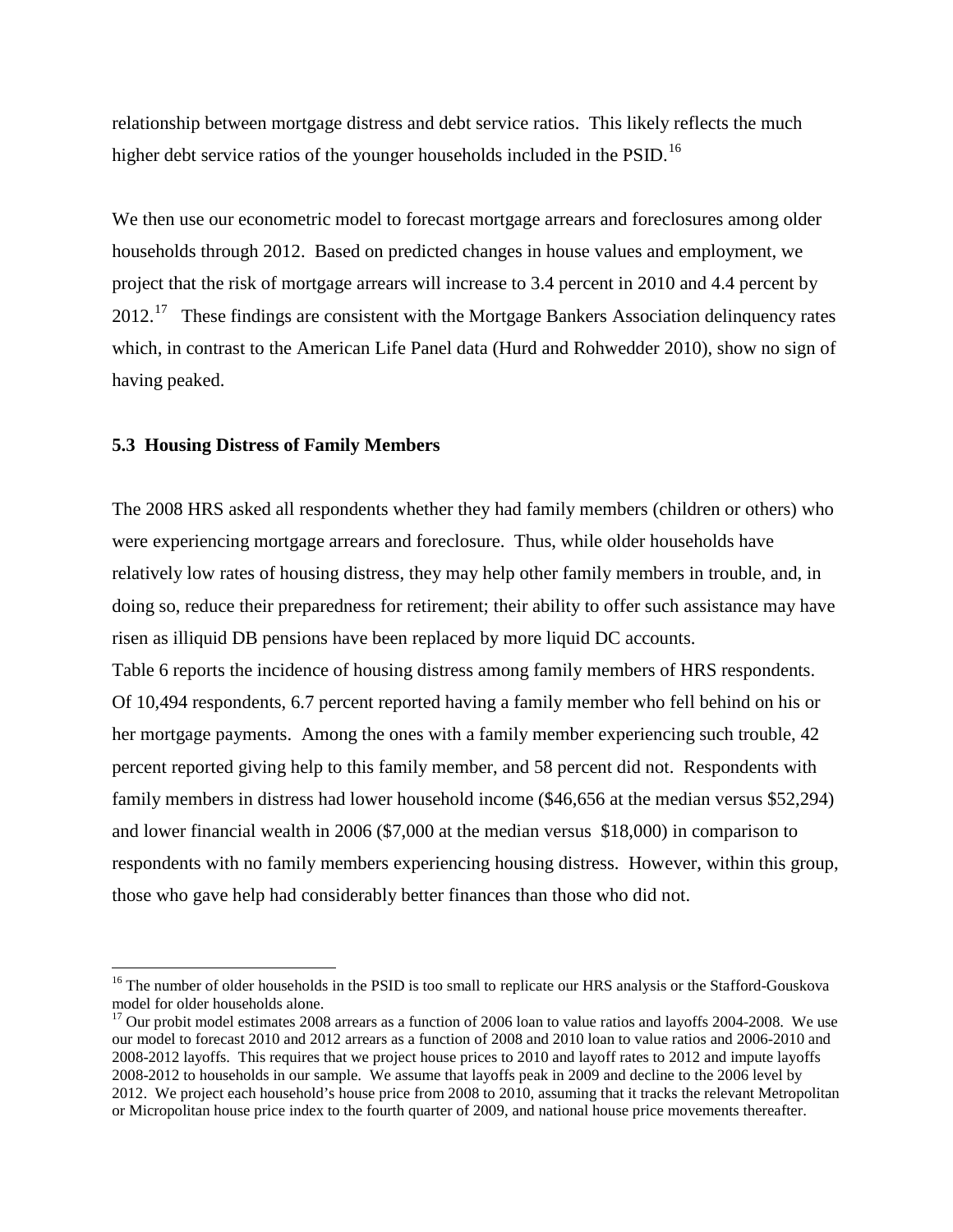Table 7 reports the results of a probit model in which the dependent variable takes the value one if the respondent provided financial assistance to family members, zero otherwise. Younger, college educated individuals still in employment are more likely to provide assistance. However, the coefficients on variables measuring liquid financial wealth are not statistically significant. Thus, we cannot conclude from the evidence that older households are raiding their retirement nest eggs to assist family members in housing-related financial difficulty.

#### **6. Conclusions**

We find that households nearing retirement are more exposed to housing market volatility than in the recent past, and their retirement income may have to be stretched farther. Their mortgages have risen in value and their participation in the home equity loan market has risen. They gained housing wealth between 1992 and 2004, but these gains were almost entirely negated by 2010. Nevertheless, the incidence of mortgage arrears and foreclosure among older households is relatively low, in comparison to the national average. Housing distress, when it does occur, is significantly related to layoffs and health shocks, as well as high loan-to-value ratios observed in 2006. Moreover, the incidence of housing distress is greater among ethnic minorities, even after controlling for income and education, possibly reflecting unfavorable mortgage terms. Our projections suggest that the risk of arrears will increase to 3.4 percent among older households in 2010, and 4.4 percent by 2012.

The change in the nature of life cycle wealth portfolios may have important consequences as these households enter retirement. Housing wealth is illiquid, in comparison to financial wealth, and most households in retirement have traditionally shown great reluctance to downsize their houses in the absence of major shocks to the health status of household members. This may change in the near future as increasing demands on retirement income may require tapping into housing equity. This may either raise demand for reverse mortgages as a tool to smooth consumption in later years, or lead to more rapid consumption of pension wealth, which is growing increasingly liquid as annuities from DB plans have been replaced by lump-sum payouts from DB or DC plans. The changing portfolio of retirement wealth will bear further study as households enter retirement and begin to spend down their wealth.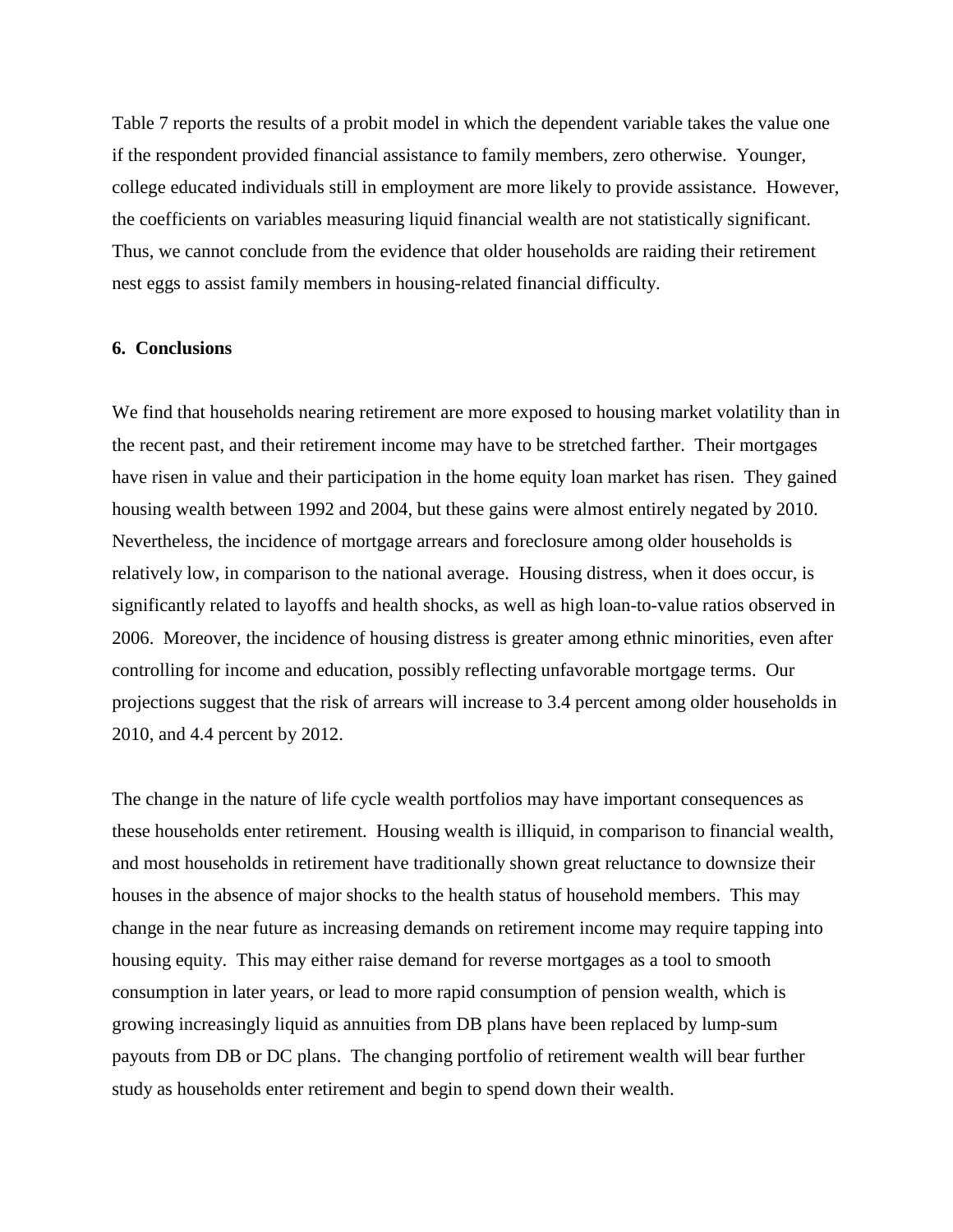## **References:**

AARP Public Policy Institute. 2008. "A First Look at Older Americans and the Mortgage Crisis," INSIGHT on the Issues.

Banks, James, Richard Blundell, Zoë Oldfield, and James P. Smith. 2007. "Housing Price Volatility and Downsizing in Later Life." National Bureau of Economic Research Working Paper No. 13496.

Engelhardt, Gary, and Jonathan Gruber. 2006. "Social Security and the Evolution of Elderly Poverty," in A.Auerbach, D.Card and J.Quigley, eds., *Public Policy and the Income Distribution*. New York: Russell Sage Foundation, p. 259-287.

Friedberg, Leora, and Michael Owyang. 2002. "Not Your Father's Pension Plan: The Rise of 401(k) and Other Defined Contribution Plans. *Federal Reserve Bank of St. Louis Review*, January/February 2002, Volume 84 (1), 23-34.

Friedberg, Leora, and Michael Owyang. 2005. "Explaining the Evolution of Pension Structure and Job Tenure." Federal Reserve Bank of St. Louis Economics Working Paper #2002-022D.

Hurd, Michael D., and Susan Rohwedder. 2010. "Effects of the Financial Crisis and Great Recession on American Households" National Bureau of Economic Research Working Paper No. 16,407.

Stafford, Frank P., and Elena Gouskova. 2010. "Mortgage Contract Decisions and Mortgage Distress: Family and Financial Life-Cycle Factors" University of Michigan Retirement Research Center Working paper No. 2010-225.

Venti, Steven F., and David A. Wise. 2001. "Aging and Housing Equity: Another Look," in D. Wise (ed), *Perspectives on the Economics of Aging*. Chicago: Chicago University Press, pp. 127-180.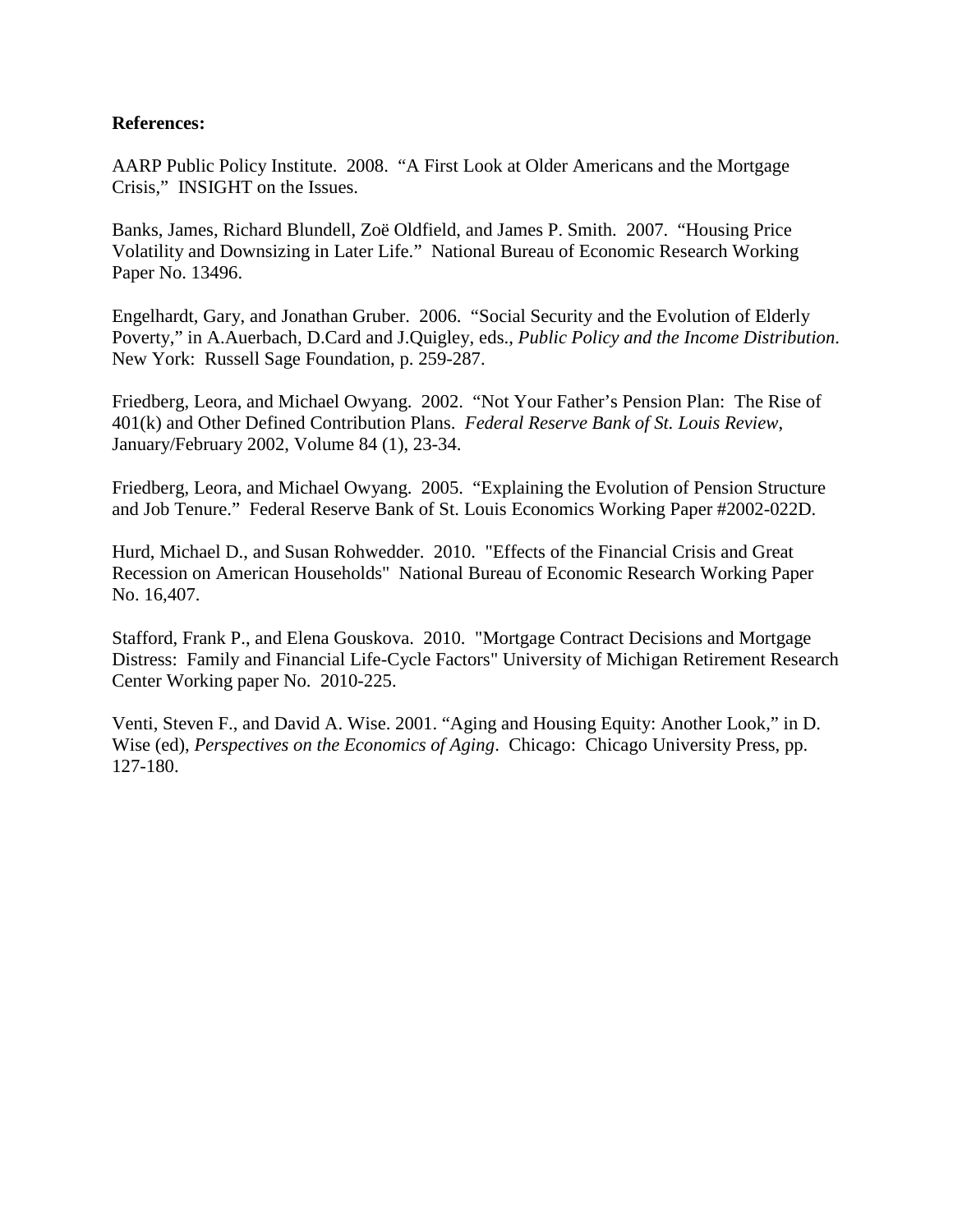|                                                              |                                                                                                                                                                    |                    |                |          | Table 1. Household wealth among cohorts ages 51-56 in 1992, 1998, and 2004 |                    |                |                |                    |          |         |                 |
|--------------------------------------------------------------|--------------------------------------------------------------------------------------------------------------------------------------------------------------------|--------------------|----------------|----------|----------------------------------------------------------------------------|--------------------|----------------|----------------|--------------------|----------|---------|-----------------|
|                                                              |                                                                                                                                                                    | Ages 51-56 in 1992 |                |          |                                                                            | Ages 51-56 in 1998 |                |                | Ages 51-56 in 2004 |          |         |                 |
|                                                              | All homeowners<br>With mortgage                                                                                                                                    |                    | All homeowners |          | With mortgage                                                              |                    | All homeowners |                | With mortgage      |          |         |                 |
|                                                              | Mean                                                                                                                                                               | Median             | Mean           | Median   | Mean                                                                       | Median             | Mean           | Median         | Mean               | Median   | Mean    | Median          |
|                                                              | (1)                                                                                                                                                                | (2)                | (3)            | (4)      | (5)                                                                        | (6)                | (7)            | (8)            | (9)                | (10)     | (11)    | (12)            |
| Value of primary residence                                   | 190,417                                                                                                                                                            | 140,400            | 207,082        | 156,000  | 197,262                                                                    | 144,000            | 217,002        | 180,000        | 283,658            | 203,000  | 314,371 | 232,000         |
| Mortgage Debt                                                | 49,952                                                                                                                                                             | 15,600             | 73,248         | 45,240   | 61,374                                                                     | 28,800             | 91,253         | 69,120         | 80,596             | 46,400   | 112,589 | 90,480          |
| Other loans                                                  | 9,380                                                                                                                                                              | $\overline{0}$     | 13,745         | $\Omega$ | 5,465                                                                      | $\Omega$           | 8,125          | $\overline{0}$ | 9,355              | $\Omega$ | 13,069  | $\Omega$        |
| Housing equity <sup>1</sup>                                  | 131,086                                                                                                                                                            | 93,600             | 120,080        | 88,920   | 130,422                                                                    | 93,600             | 117,624        | 86,400         | 193,707            | 116,000  | 188,714 | 113,680         |
| Other debt                                                   | 6,270                                                                                                                                                              | $\Omega$           | 6,991          | $\Omega$ | 7,004                                                                      | $\Omega$           | 8,272          | $\overline{0}$ | 6,472              | $\Omega$ | 7,560   | $\vert 0 \vert$ |
| 2nd home mortgage                                            | 4,523                                                                                                                                                              | $\Omega$           | 5,739          | $\Omega$ | 3,746                                                                      | $\Omega$           | 4,684          | $\overline{0}$ | 5,742              | $\Omega$ | 7,577   | $\Omega$        |
| Total debt <sup>2</sup>                                      | 70,123                                                                                                                                                             | 31,200             | 99,732         | 60,510   | 77,589                                                                     | 43,200             | 112,335        | 83,520         | 102,165            | 68,440   | 140,794 | 104,400         |
| Non-pension non-housing<br>financial wealth <sup>3</sup>     | 61,262                                                                                                                                                             | 13,000             | 55,337         | 12,000   | 93,497                                                                     | 15,000             | 86,739         | 15,000         | 115,974            | 16,800   | 107,220 | 17,000          |
| Total HH income                                              | 92,555                                                                                                                                                             | 72,696             | 100,550        | 80,184   | 114,351                                                                    | 85,127             | 123,223        | 93,623         | 120,563            | 82,824   | 131,846 | 92,800          |
| Social Security wealth at age 62                             | 137,867                                                                                                                                                            | 139,932            | 142,559        | 145,704  | 121,259                                                                    | 124,212            | 126,360        | 128,964        | 149,973            | 148,944  | 156,251 | 155,324         |
| DB wealth at age 62                                          | 317,462                                                                                                                                                            | 183,207            | 328,515        | 196,278  | 386,388                                                                    | 306,398            | 398,784        | 323,414        | 240,752            | 187,927  | 248,198 | 190,634         |
| IRA balance+DC wealth in the<br>current job                  | 71,865                                                                                                                                                             | 15,600             | 74,864         | 15,600   | 134,271                                                                    | 26,400             | 149,502        | 33,000         | 130,412            | 34,800   | 134,272 | 42,874          |
| Has credit card debt                                         | 0.41                                                                                                                                                               |                    | 0.46           |          | 0.40                                                                       |                    | 0.44           |                | 0.43               |          | 0.48    |                 |
| Has home equity loan                                         | 0.15                                                                                                                                                               |                    | 0.22           |          | 0.15                                                                       |                    | 0.22           |                | 0.21               |          | 0.29    |                 |
| Has mortgage debt                                            | 0.63                                                                                                                                                               |                    | 0.92           |          | 0.62                                                                       |                    | 0.92           |                | 0.66               |          | 0.91    |                 |
| % of HH with mortgage<br>payments exceeding 30% of<br>income |                                                                                                                                                                    | 0.04               |                | 0.07     |                                                                            | 0.00               |                | 0.01           |                    | 0.05     |         | 0.09            |
| Mortgage to home value ratio                                 | 0.26                                                                                                                                                               | 0.13               | 0.39           | 0.33     | 0.30                                                                       | 0.20               | 0.45           | 0.42           | 0.32               | 0.25     | 0.44    | 0.43            |
| N of Obs.                                                    | 4.359                                                                                                                                                              |                    | 2,961          |          | 2,798                                                                      |                    | 1,842          |                | 2,673<br>1,915     |          |         |                 |
|                                                              | Notes : Authors calculations using data from Health and Retirement Study. Estaimtes are weighted using household weights. All monetary values are in 2009 dollars. |                    |                |          |                                                                            |                    |                |                |                    |          |         |                 |

 $1$  Housing equity equals the value of the primary residence minus of all mortgages and other loans.

<sup>2</sup> Total debt is the sum of all mortgages, other loans, 2nd home mortgages, and the value of other debt.

<sup>3</sup> This measure of financial wealth does not include IRA, business, or transportation wealth.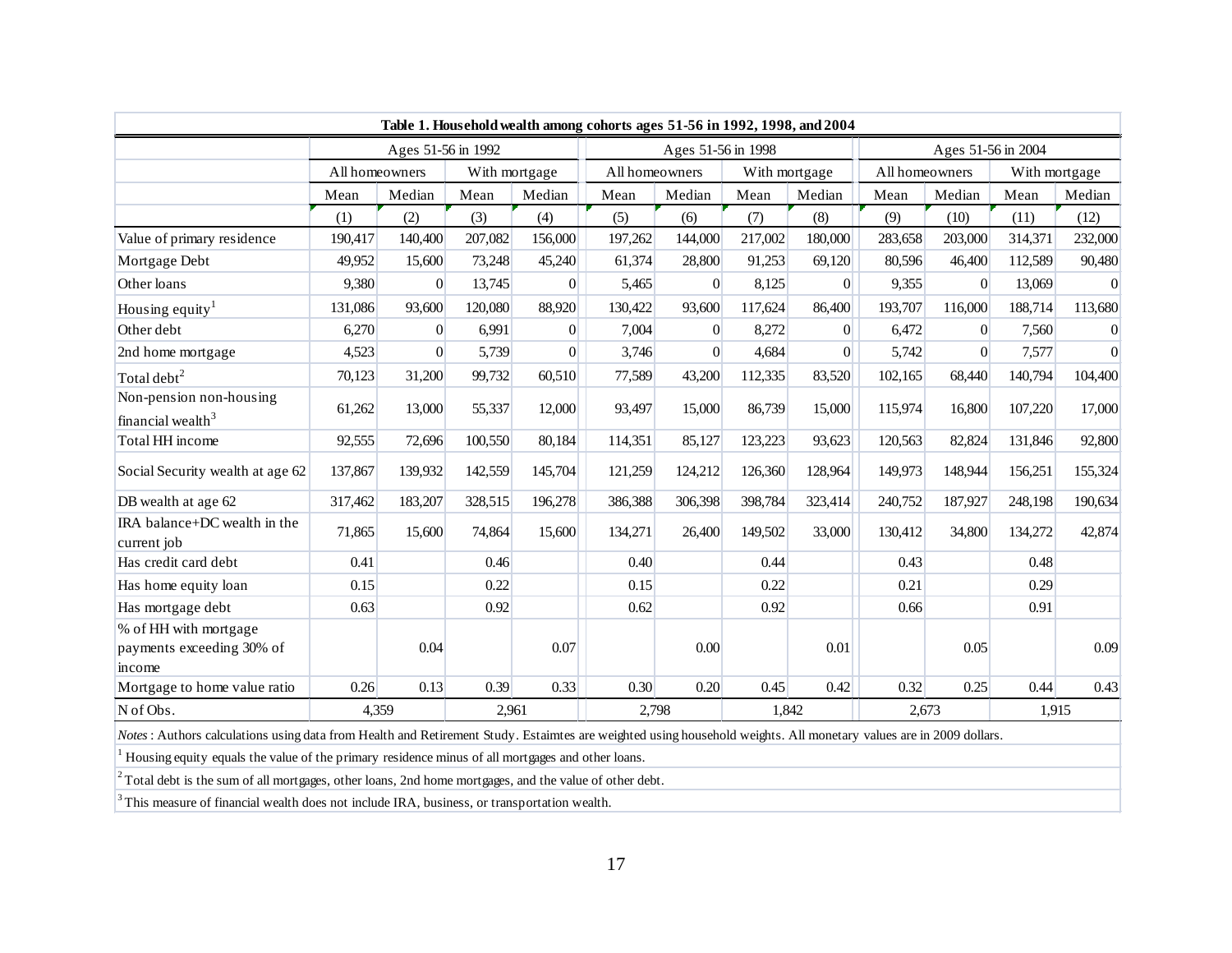| Ages 57-62 in 1992<br>Ages 57-62 in 1998<br>All homeowners<br>All homeowners<br>With mortgage<br>With mortgage<br>Median<br>Median<br>Mean<br>Median<br>Mean<br>Mean<br>Mean | Median<br>Mean     | Ages 57-62 in 2004<br>All homeowners |               |                |                |                    |                 |                |  |
|------------------------------------------------------------------------------------------------------------------------------------------------------------------------------|--------------------|--------------------------------------|---------------|----------------|----------------|--------------------|-----------------|----------------|--|
|                                                                                                                                                                              |                    |                                      |               |                |                | Ages 57-62 in 2010 |                 |                |  |
|                                                                                                                                                                              |                    |                                      | With mortgage |                | All homeowners |                    | With mortgage   |                |  |
|                                                                                                                                                                              |                    | Median                               | Mean          | Median         | Mean           | Median             | Mean            | Median         |  |
| (2)<br>(5)<br>(7)<br>(1)<br>(3)<br>(4)<br>(6)                                                                                                                                | (8)<br>(9)         | (10)                                 | (11)          | (12)           | (13)           | (14)               | (15)            | (16)           |  |
| Value of primary<br>175,617<br>148,200<br>220,786<br>144,000<br>263,530<br>132,600<br>200,187<br>residence                                                                   | 180,000<br>268,417 | 175,160                              | 298,535       | 207,640        | 213,407        | 153,360            | 235,666         | 176,364        |  |
| 56,088<br>29,823<br>$\Omega$<br>32,760<br>47,117<br>$\Omega$<br>85,120<br>M ortgage debt                                                                                     | 57,600<br>61,084   | 17,400                               | 97,956        | 69,600         | 82,953         | 41,208             | 121,595         | 87,567         |  |
| Other loans<br>$\Omega$<br>10,646<br>$\Omega$<br>4,773<br>$\Omega$<br>8,624<br>5,661                                                                                         | $\Omega$<br>7,017  | $\Omega$                             | 11,253        | $\Omega$       | 8,644          | $\Omega$           | 12,671          | $\overline{0}$ |  |
| 107,640<br>133,452<br>169,787<br>Housing equity <sup>1</sup><br>140,133<br>93,600<br>168,895<br>112,320                                                                      | 100,800<br>200,315 | 116,000                              | 189,326       | 110,200        | 121,810        | 76,680             | 101,399         | 62,340         |  |
| Other debt<br>3,502<br>5.033<br>$\overline{0}$<br>$\overline{0}$<br>5.257<br>$\overline{0}$<br>7.113                                                                         | 5,282<br>$\Omega$  | $\overline{0}$                       | 6.448         | $\overline{0}$ | 8.395          | $\overline{0}$     | 9.125           | $\overline{0}$ |  |
| $\Omega$<br>$\Omega$<br>$\Omega$<br>2nd home mortgage<br>3,616<br>4,148<br>4,093<br>6,183                                                                                    | $\Omega$<br>4,058  | $\Omega$                             | 5,365         | $\Omega$       | 6.090          | $\Omega$           | 8,149           | $\Omega$       |  |
| Total $\mathrm{debt}^2$<br>42,602<br>75,916<br>46,800<br>20,880<br>107,040<br>11,700<br>61,240                                                                               | 73,440<br>77,442   | 38,280                               | 121,022       | 87,000         | 106,082        | 60,782             | 151,540         | 103,020        |  |
| Non-pension non-<br>housing financial<br>72,696<br>18,000<br>61,054<br>13,950<br>131,174<br>20,000<br>103,723<br>wealth $3$                                                  | 15,000<br>216,850  | 24,000                               | 105,497       | 20,000         | 131,204        | 20,400             | 108,050         | 17,240         |  |
| Total HH income<br>102.536<br>76.941<br>59,592<br>87.137<br>68,640<br>68.256<br>116,734                                                                                      | 80.150<br>99.476   | 70,296                               | 107.001       | 80.091         | n.a            | n.a                | n.a             | n.a            |  |
| Social Security wealth<br>139,793<br>145,318<br>148,356<br>149,392<br>151,944<br>142,428<br>146,699<br>at age 62                                                             | 152,196<br>168,306 | 169,128                              | 174,608       | 178,988        | 176,506        | 176,543            | 182,157         | 182,463        |  |
| 210,118<br>97,486<br>196,411<br>98,182<br>161,839<br>257,259<br>DB wealth at age 62<br>235,606                                                                               | 168,634<br>240,995 | 175,546                              | 249,922       | 176,044        | 283,573        | 217,995            | 270,372 210,621 |                |  |
| IRA balance+ DC<br>wealth in the current<br>76,798<br>187,200<br>87,910<br>18,720<br>128,034<br>21,120<br>143,732<br>job <sup>4</sup>                                        | 22,440<br>148,478  | 27,840                               | 154,592       | 32,480         | 161,886        | 38,124             | 149,313         | 47,003         |  |
| Has credit card debt<br>0.32<br>0.39<br>0.35<br>0.43                                                                                                                         | 0.37               |                                      | 0.44          |                | 0.44           |                    | 0.50            |                |  |
| 0.13<br>0.24<br>0.14<br>0.25<br>Has home equity loan                                                                                                                         | 0.17               |                                      | 0.27          |                | 0.21           |                    | 0.30            |                |  |
| 0.47<br>0.88<br>0.48<br>0.87<br>Has mortgage debt                                                                                                                            | 0.55               |                                      | 0.88          |                | 0.61           |                    | 0.89            |                |  |
| % of HH with mortgage<br>0.00<br>0.00<br>0.07<br>payments exceeding<br>30% of income                                                                                         | 0.01               | 0.03                                 |               | 0.10           |                | 0.06               |                 | 0.11           |  |
| Mortgage to home value<br>0.17<br>0.00<br>0.32<br>0.22<br>0.00<br>0.39<br>0.25<br>ratio                                                                                      | 0.35<br>0.26       | 0.10                                 | 0.42          | 0.38           | 0.42           | 0.33               | 0.57            | 0.52           |  |
| 3,534<br>1.900<br>3,886<br>2,138<br>N of Obs.                                                                                                                                |                    | 2,534                                | 1,506         |                | 2,394          |                    | 1,605           |                |  |

*Notes*: Authors calculations using data from Health and Retirement Study. Estaimtes are weighted using household weights. All monetary values are in 2009 dollars.

 $<sup>1</sup>$  Housing equity equals the value of the primary residence minus all mortgages and other loans.</sup>

 $2$  Total debt is the sum of all mortgages, other loans, 2nd home mortgages, and other debt.

<sup>3</sup> This measure of financial wealth does not include IRA, business, or transportation wealth.

<sup>4</sup>The projected values of DC and IRA wealth are calcualted based on respondents report of account balances in 2008, their own contributions and employer contributions, and their investment allocation, as well as performance of the overall stock and bond markets during this period.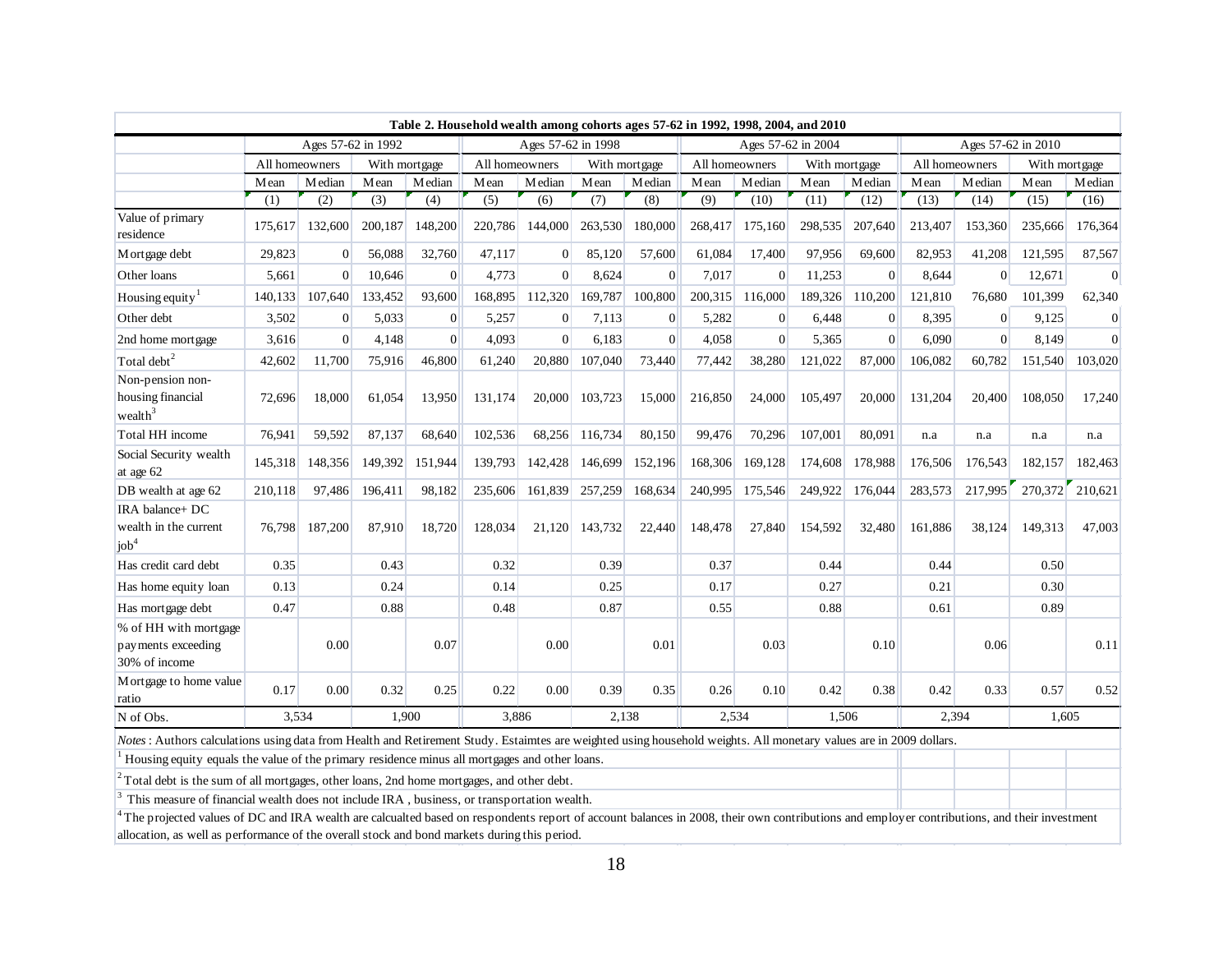| No past arrears<br>Arrears<br>somewhat or<br>Does not<br>very likely in<br>All<br>anticipate<br>All <sup>2</sup><br>the next 6<br>arrears<br>months <sup>1</sup><br>Explanatory variables<br>(1)<br>(2)<br>(3)<br>(4)<br>Race/ethnicity<br>0.65 <sup>a</sup><br>0.83<br>0.84<br>$0.55$ <sup>a</sup><br>White | No<br>foreclosure<br>(5)<br>0.55<br>0.28 | Two or more months' arrears<br>Foreclosure <sup>3</sup><br>(6)<br>0.56 | Foreclosure<br>and lost<br>home <sup>4</sup><br>(7) |
|--------------------------------------------------------------------------------------------------------------------------------------------------------------------------------------------------------------------------------------------------------------------------------------------------------------|------------------------------------------|------------------------------------------------------------------------|-----------------------------------------------------|
|                                                                                                                                                                                                                                                                                                              |                                          |                                                                        |                                                     |
|                                                                                                                                                                                                                                                                                                              |                                          |                                                                        |                                                     |
|                                                                                                                                                                                                                                                                                                              |                                          |                                                                        |                                                     |
|                                                                                                                                                                                                                                                                                                              |                                          |                                                                        |                                                     |
|                                                                                                                                                                                                                                                                                                              |                                          |                                                                        | 0.73                                                |
| 0.17 <sup>b</sup><br><b>Black</b><br>0.08<br>0.07<br>$0.26$ <sup>a</sup>                                                                                                                                                                                                                                     |                                          | 0.22                                                                   | 0.27                                                |
| 0.03<br>0.03<br>Other<br>0.07<br>0.06                                                                                                                                                                                                                                                                        | 0.06                                     | 0.08                                                                   | $\overline{0}$                                      |
| $0.11$ <sup>c</sup><br>$0.13$ <sup>c</sup><br>Hispanic<br>0.06<br>0.06                                                                                                                                                                                                                                       | 0.12                                     | 0.14                                                                   | $\boldsymbol{0}$                                    |
| Education                                                                                                                                                                                                                                                                                                    |                                          |                                                                        |                                                     |
| 0.11<br>0.07<br>0.17 <sup>a</sup><br>0.18<br>Less than High School                                                                                                                                                                                                                                           | 0.17                                     | 0.20                                                                   | 0.11                                                |
| 0.30<br>0.28<br>0.34<br>0.38<br>High school                                                                                                                                                                                                                                                                  | 0.42                                     | 0.28                                                                   | 0.30                                                |
| 0.27<br>0.31<br>0.31<br>Some College<br>0.27                                                                                                                                                                                                                                                                 | 0.27                                     | 0.41                                                                   | 0.34                                                |
| 0.18 <sup>a</sup><br>0.13 <sup>a</sup><br>0.33<br>0.38<br>College graduate                                                                                                                                                                                                                                   | 0.14                                     | 0.11                                                                   | 0.25                                                |
| 0.73<br>Married in 2006<br>0.69<br>0.79<br>0.61                                                                                                                                                                                                                                                              | 0.67                                     | 0.44                                                                   | $0.29$ <sup>c</sup>                                 |
| 10.6 <sup>b</sup><br>10.7 <sup>a</sup><br>10.95<br>11.13<br>Log of HH income in 2006                                                                                                                                                                                                                         | 10.8                                     | $10.1$ <sup>c</sup>                                                    | $10.4$ <sup>c</sup>                                 |
| 0.54<br>0.59<br>$0.71$ <sup>a</sup><br>Age 60 or less in 2006<br>0.73a                                                                                                                                                                                                                                       | 0.72                                     | 0.68                                                                   | 0.82                                                |
| 0.10<br>Laid off between 2004-2008<br>0.11<br>0.24<br>0.20                                                                                                                                                                                                                                                   | 0.21                                     | 0.15                                                                   | 0.19                                                |
| 0.55<br>0.63<br>0.59<br>Working in 2006<br>0.61                                                                                                                                                                                                                                                              | 0.60                                     | 0.58                                                                   | 0.68                                                |
| 0.96<br>0.97<br>0.91 <sup>c</sup><br>Has health insurance in 2006<br>0.94                                                                                                                                                                                                                                    | 0.96                                     | 0.89                                                                   | 0.76                                                |
| 0.28<br>0.39 <sup>a</sup><br>0.38<br>0.24<br>Household member in fair/poor health in 2006                                                                                                                                                                                                                    | 0.35                                     | 0.47                                                                   | 0.60                                                |
| HH report health change for worse between<br>0.42 <sup>b</sup><br>0.33<br>0.30<br>0.37<br>2006-2008                                                                                                                                                                                                          | 0.38                                     | 0.35                                                                   | 0.61                                                |
| Health expenditures above 75th percentile in<br>0.33<br>0.35<br>0.30<br>0.40<br>2006                                                                                                                                                                                                                         | 0.40                                     | 0.40                                                                   | 0.60                                                |
| Reports local housing market as good or<br>0.27 <sup>a</sup><br>0.42<br>0.44<br>$0.14$ <sup>a</sup><br>above in 2006                                                                                                                                                                                         | 0.16                                     | 0.08                                                                   | $0.04$ <sup>c</sup>                                 |
| % of people in same MSA in 2006 rating local<br>0.34 <sup>b</sup><br>0.39<br>0.40<br>0.34<br>housing market as good or excellent                                                                                                                                                                             | 0.35                                     | 0.33                                                                   | 0.39                                                |
| Loan to value ratio in 2006<br>0.34<br>0.39<br>0.50 <sup>b</sup><br>$0.62$ <sup>a</sup>                                                                                                                                                                                                                      | 0.65                                     | 0.51                                                                   | 0.60                                                |
| Variables not included in the probit model                                                                                                                                                                                                                                                                   |                                          |                                                                        |                                                     |
| Median mortgage payments as % of HH<br>0.10<br>0.12<br>0.17<br>0.19<br>income in 2006                                                                                                                                                                                                                        | 0.15                                     | 0.28                                                                   | 0.36                                                |
| 86,400<br>Median mortgage debt in 2006<br>64,800<br>91,800<br>108,000                                                                                                                                                                                                                                        | 91,800                                   | 140,400                                                                | 131,562                                             |
| 216,000<br>237,600<br>162,000<br>183,600<br>Median house value in 2006                                                                                                                                                                                                                                       | 135,819                                  | 253,800                                                                | 118,800                                             |
| 129,600<br>91,800<br>44,280<br>123,120<br>Median housing equity in 2006                                                                                                                                                                                                                                      | 43,200                                   | 72,036                                                                 | 64,800                                              |
| % with home equity loan in 2006<br>0.20<br>0.18<br>0.11<br>0.18                                                                                                                                                                                                                                              | 0.05                                     | $0.31$ <sup>c</sup>                                                    | 0.60 <sup>a</sup>                                   |
| Mean Value of other debt (credit card,<br>6,888<br>6,331<br>9,872<br>7416<br>medical debts etc) in 2006                                                                                                                                                                                                      | 7,604                                    | 6,841                                                                  | $14,497$ <sup>c</sup>                               |
| a<br>161,034<br>138,995 <sup>a</sup><br>124,249<br>Mean Social Security wealth at age 62<br>156,518                                                                                                                                                                                                          | 123,622                                  | 126,198                                                                | 128,224                                             |
| Divorced between 2004-2008<br>0.14<br>0.14<br>0.12<br>$0.26$ <sup>c</sup>                                                                                                                                                                                                                                    | 0.24                                     | 0.32                                                                   | 0.53                                                |
| Median HH non-pension non-housing<br>15,000<br>15,000<br>3,800<br>800<br>financial wealth in $2006^5$                                                                                                                                                                                                        | 1,000                                    | 500                                                                    | 3                                                   |
| $\mathbf N$<br>2749<br>1918<br>120<br>98                                                                                                                                                                                                                                                                     | 68                                       | 30                                                                     | 14                                                  |
| Notes: Authors calculations using data from Health and Retirement Study. Estaimtes are weighted using household weights. All monetary values are in 2009 dollars.                                                                                                                                            |                                          |                                                                        |                                                     |

<sup>1</sup> Significance test between column (1) and (4) are reported in this column

 $2$  Significance test between column (2) and (3) are reported in this column

 $^3$  Significance test between column (5) and (6) are reported in this column

 $^4$  Significance test between column (5) and (7) are reported in this colum

 $^5$  This measure of financial wealth does not include IRA , business, or transportation wealth.

 $a, b$  and  $c$  denote significance at 1, 5, and 10 percent level.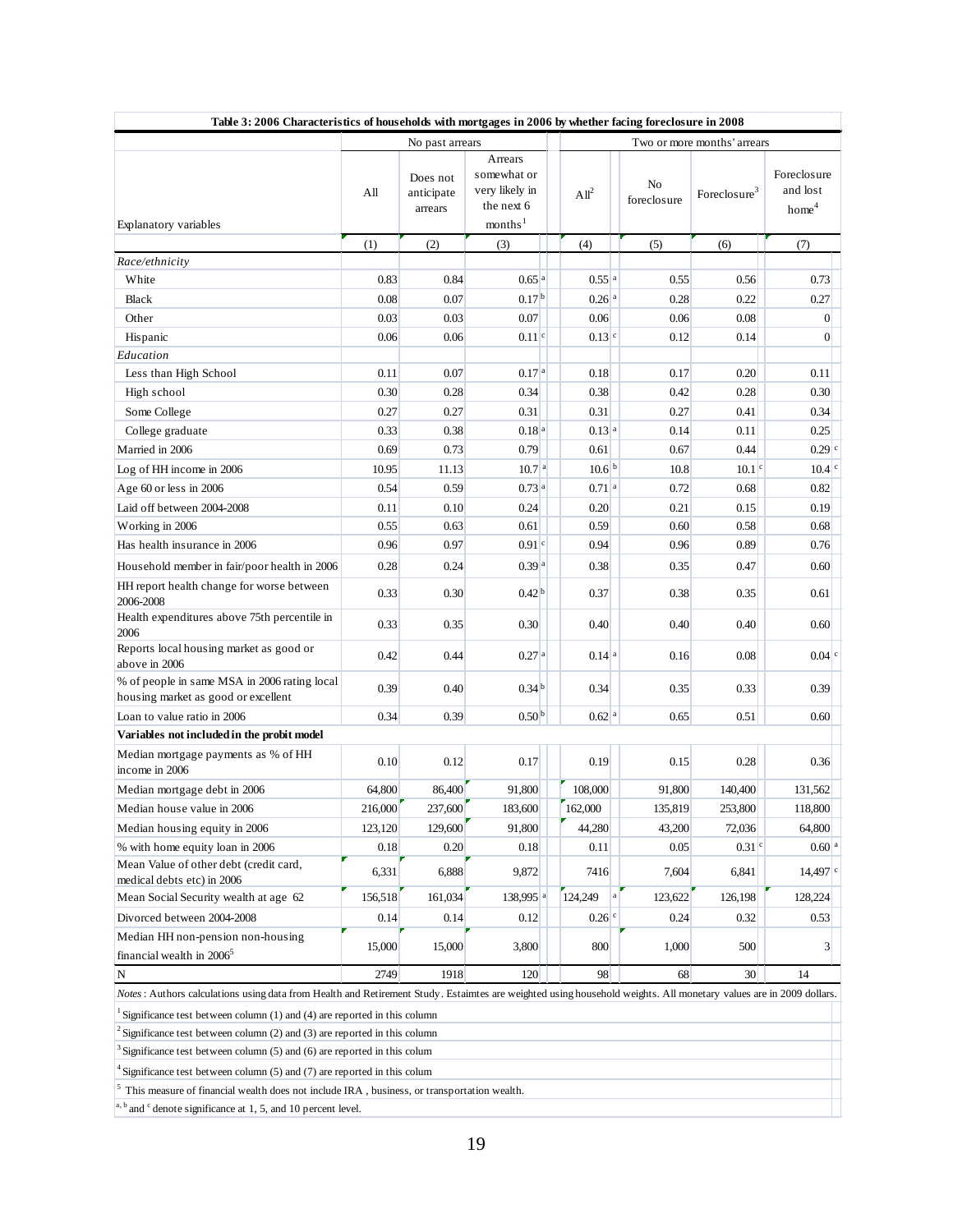| Table 4: 2006 Characteristics of homeowner households in 2007 in PSID by whether anticipating arrears or facing foreclosure in 2009 |                      |                                   |       |                                   |                      |                                   |                                 |                                   |                                      |                                        |                     |                                                             |  |
|-------------------------------------------------------------------------------------------------------------------------------------|----------------------|-----------------------------------|-------|-----------------------------------|----------------------|-----------------------------------|---------------------------------|-----------------------------------|--------------------------------------|----------------------------------------|---------------------|-------------------------------------------------------------|--|
|                                                                                                                                     | Everyone             |                                   |       |                                   |                      |                                   | HH head born in 1953 or earlier |                                   | HH head born 1954 or later           |                                        |                     |                                                             |  |
|                                                                                                                                     |                      | Not in arreas                     |       | Currently in arreas               | Not in arreas        |                                   |                                 | Currently in arreas               |                                      | Not in arreas                          |                     | Currently in arreas                                         |  |
| Explanatory variables                                                                                                               | Anticipate<br>arreas | Does not<br>anticipate<br>arrears | Into  | Not in<br>foreclosure foreclosure | Anticipate<br>arreas | Does not<br>anticipate<br>arrears | Into                            | Not in<br>foreclosure foreclosure | Anticipate<br>$\arceas$ <sup>1</sup> | Does not<br>anticipate<br>$\arrears^2$ | Into                | Not in<br>foreclosure <sup>3</sup> foreclosure <sup>4</sup> |  |
| Race/ethnicity                                                                                                                      | (1)                  | (2)                               | (3)   | (4)                               | (5)                  | (6)                               | (7)                             | (8)                               | (9)                                  | (10)                                   | (11)                | (12)                                                        |  |
| White                                                                                                                               | 0.57                 | 0.84                              | 0.67  | 0.49                              | 0.54                 | 0.86                              | 0.82                            | 0.66                              | 0.58                                 | 0.83                                   | 0.60                | 0.43                                                        |  |
| <b>Black</b>                                                                                                                        | 0.12                 | 0.07                              | 0.19  | 0.20                              | 0.17                 | 0.08                              | 0.08                            | 0.15                              | 0.10                                 | 0.07                                   | $0.24$ <sup>a</sup> | 0.22                                                        |  |
| Other                                                                                                                               | 0.05                 | 0.03                              | 0.00  | 0.04                              | 0.07                 | 0.04                              | 0.00                            | 0.01                              | 0.04                                 | 0.03                                   | 0.00                | 0.05                                                        |  |
| Hispanic                                                                                                                            | 0.26                 | 0.05                              | 0.14  | 0.27                              | 0.22                 | 0.03                              | 0.11                            | 0.17                              | 0.28                                 | 0.06a                                  | 0.16                | 0.31                                                        |  |
| Education                                                                                                                           |                      |                                   |       |                                   |                      |                                   |                                 |                                   |                                      |                                        |                     |                                                             |  |
| Less than High School                                                                                                               | 0.22                 | 0.08                              | 0.21  | 0.22                              | 0.26                 | 0.10                              | 0.37                            | 0.09                              | 0.21                                 | 0.06a                                  | 0.14                | 0.26                                                        |  |
| High school                                                                                                                         | 0.34                 | 0.26                              | 0.40  | 0.42                              | 0.35                 | 0.26                              | 0.35                            | 0.26                              | 0.34                                 | 0.26                                   | 0.42                | $0.47 ^{b}$                                                 |  |
| Some College                                                                                                                        | 0.23                 | 0.26                              | 0.32  | 0.16                              | 0.18                 | 0.23                              | 0.25                            | 0.34                              | 0.25                                 | $0.28 ^{b}$                            | 0.35                | 0.10 <sup>b</sup>                                           |  |
| College graduate                                                                                                                    | 0.20                 | 0.40                              | 0.07  | 0.20                              | 0.20                 | 0.40                              | 0.03                            | 0.30                              | 0.20                                 | 0.40                                   | 0.10                | 0.17                                                        |  |
| Married in 2007                                                                                                                     | 0.67                 | 0.71                              | 0.57  | 0.62                              | 0.66                 | 0.67                              | 0.62                            | 0.72                              | 0.67                                 | 0.73 <sup>b</sup>                      | 0.54                | 0.58                                                        |  |
| Mean of Log of HH income<br>2007                                                                                                    | 10.99                | 11.35                             | 10.33 | 11.03                             | 10.95                | 11.23                             | 8.81                            | 11.0                              | 11.0                                 | 11.4 <sup>a</sup>                      | 11.1                | 11.1                                                        |  |
| Median                                                                                                                              | 11.08                | 11.38                             | 11.01 | 10.94                             | 11.05                | 11.24                             | 10.17                           | 10.8                              | 11.1                                 | 11.4                                   | $11.1\,$            | 10.9                                                        |  |
| Working in 2007                                                                                                                     | 0.88                 | 0.84                              | 0.58  | 0.87                              | 0.81                 | 0.66                              | 0.28                            | 0.87                              | 0.91 <sup>b</sup>                    | $0.95$ <sup>a</sup>                    | 0.73 c              | 0.86                                                        |  |
| Laid off between 2003-07                                                                                                            | 0.12                 | 0.06                              | 0.07  | 0.13                              | 0.15                 | 0.04                              | 0.18                            | 0.01                              | 0.11                                 | 0.07 <sup>a</sup>                      | 0.02                | $0.17 ^{b}$                                                 |  |
| Has health insurance 2007                                                                                                           | 0.94                 | 0.98                              | 0.92  | 0.90                              | 0.93                 | 0.98                              | 1.00                            | 0.93                              | 0.94                                 | 0.97                                   | 0.89                | 0.90                                                        |  |
| Household member in fair/poor<br>health 2007                                                                                        | 0.24                 | 0.14                              | 0.29  | 0.23                              | 0.41                 | 0.22                              | 0.51                            | 0.35                              | 0.17 <sup>a</sup>                    | 0.09 <sup>a</sup>                      | 0.18                | 0.20                                                        |  |
| HH report health change for<br>worse between 2005-07                                                                                | 0.28                 | 0.30                              | 0.25  | 0.23                              | 0.35                 | 0.31                              | 0.15                            | 0.37                              | 0.26                                 | 0.29                                   | 0.30                | 0.19                                                        |  |
| Health expenditures above<br>75th percentile in 2007                                                                                | 0.31                 | 0.39                              | 0.28  | 0.26                              | 0.45                 | 0.45                              | 0.46                            | 0.38                              | 0.27 <sup>b</sup>                    | $0.36$ <sup>a</sup>                    | 0.22                | 0.22                                                        |  |
| Mean Loan to value ratio 2007                                                                                                       | 0.57                 | 0.50                              | 0.67  | 0.75                              | 0.51                 | 0.39                              | 0.65                            | 0.70                              | $0.59$ <sup>c</sup>                  | $0.57$ <sup>a</sup>                    | 0.68                | 0.77                                                        |  |
| Median                                                                                                                              | 0.62                 | 0.50                              | 0.79  | 0.80                              | 0.51                 | 0.36                              | 0.80                            | 0.72                              | 0.67                                 | 0.59                                   | 0.74                | 0.80                                                        |  |
| Age of head of household<br>2007                                                                                                    | 46.7                 | 48.8                              | 48.8  | 44.3                              | 61.2                 | 62.4                              | 61.6                            | 57.9                              | 41.1 <sup>a</sup>                    | $40.5$ <sup>a</sup>                    | 42.6a               | $40.0 ^{a}$                                                 |  |
| Has children under age 18                                                                                                           | 0.54                 | 0.39                              | 0.54  | 0.48                              | 0.30                 | 0.08                              | 0.12                            | 0.25                              | $0.63$ <sup>a</sup>                  | $0.58$ <sup>a</sup>                    | $0.75$ <sup>a</sup> | $0.55$ <sup>c</sup>                                         |  |
| Divorced between 2003-07                                                                                                            | 0.04                 | 0.04                              | 0.06  | 0.06                              | 0.02                 | 0.03                              | 0.00                            | 0.00                              | 0.05                                 | 0.04                                   | 0.09                | 0.07                                                        |  |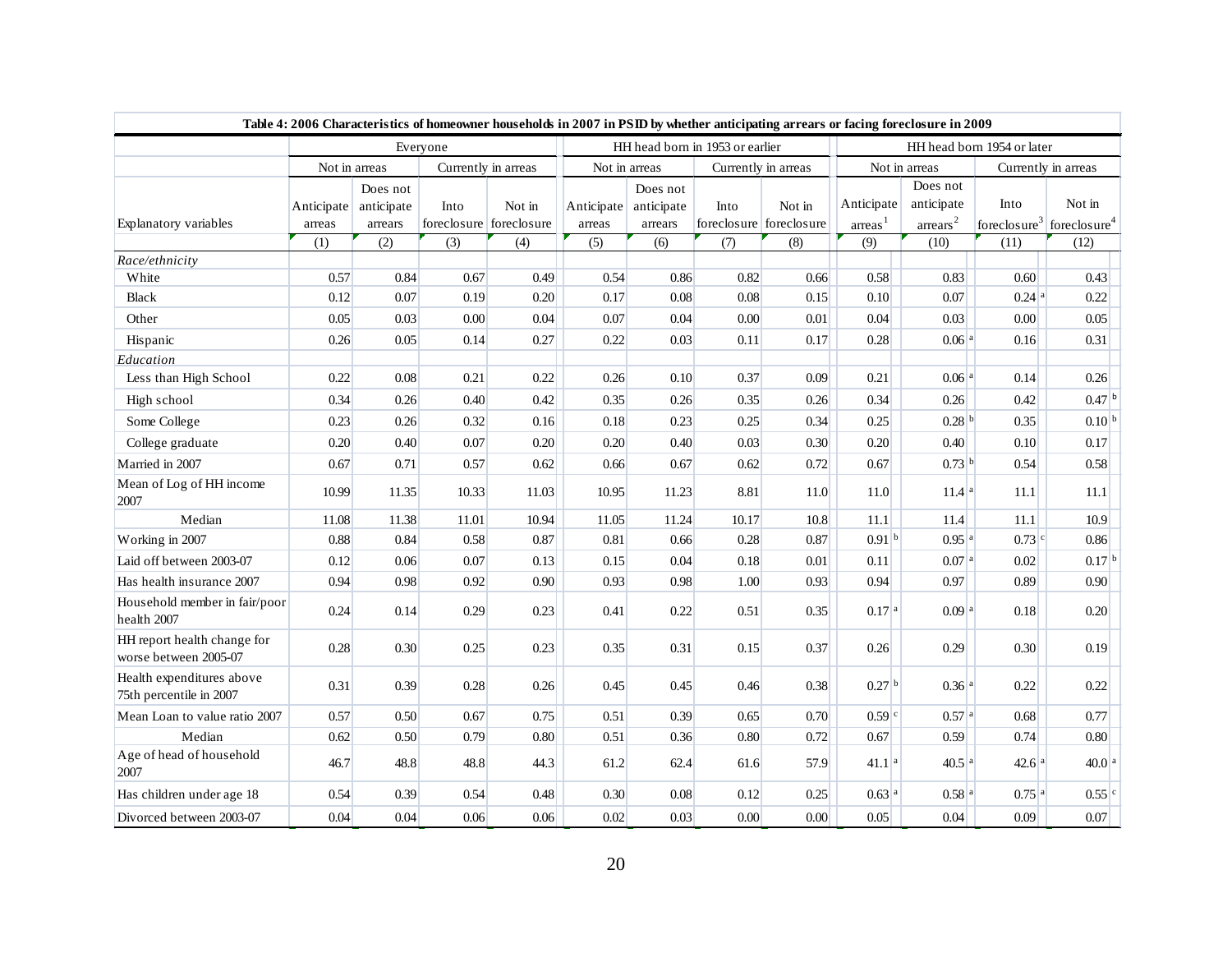| Table 4 (cont.)                                                                                                                                                                                                             |                |         |                  |                |                  |                  |                  |                  |                |                        |                       |                     |
|-----------------------------------------------------------------------------------------------------------------------------------------------------------------------------------------------------------------------------|----------------|---------|------------------|----------------|------------------|------------------|------------------|------------------|----------------|------------------------|-----------------------|---------------------|
|                                                                                                                                                                                                                             | (1)            | (2)     | $\overline{(3)}$ | (4)            | $\overline{(5)}$ | $\overline{(6)}$ | $\overline{(7)}$ | $\overline{(8)}$ | (9)            | (10)                   | (11)                  | (12)                |
| Mean health expenditure<br>2007                                                                                                                                                                                             | 5,978          | 7,268   | 5,012            | 5,840          | 8,952            | 8,611            | 4,492            | 8,122            | 5,059 $ b $    | $6,506$ <sup>a</sup>   | 5,190                 | 5,099               |
| Median                                                                                                                                                                                                                      | 3,842          | 5,150   | 3,523            | 3,811          | 5,871            | 5,871            | 52               | 6,386            | 2,987          | 4,532                  | 3523                  | 3,381               |
| Mean house value 2007                                                                                                                                                                                                       | 255,492        | 309,071 | 255,219          | 304,254        | 259,416          | 329,346          | 205,404          | 262,757          | 253,997        | $296,809$ <sup>b</sup> | 279,816               | 318,130             |
| Median                                                                                                                                                                                                                      | 195,000        | 225,000 | 230,000          | 200,000        | 200,000          | 240,000          | 250,000          | 150,000          | 190,000        | 223,000                | 230,000               | 200,000             |
| Mean mortgage debt 2007                                                                                                                                                                                                     | 132,500        | 137,159 | 170,562          | 216,103        | 125,101          | 112,289          | 124,586          | 149,141          | 135,192        | $152,421$ <sup>a</sup> | 192,820               | 236,937             |
| Median                                                                                                                                                                                                                      | 105,000        | 103,000 | 146,000          | 120,000        | 84,000           | 72,000           | 140,000          | 100,000          | 110,000        | 120,000                | 160,000               | 131,000             |
| Mean total debt 2007                                                                                                                                                                                                        | 145,104        | 154,775 | 190,215          | 238,516        | 138,568          | 130,421          | 145,828          | 170,750          | 147,497        | 169,688                | 211,703               | 259,600             |
| Median                                                                                                                                                                                                                      | 114,433        | 118,450 | 179,220          | 133,900        | 92,700           | 82,400           | 149,350          | 104030           | 118,450        | 134,930                | 179,220               | 134,930             |
| Mean Total HH income 2007                                                                                                                                                                                                   | 77,887         | 113,651 | 61,957           | 74,743         | 74,559           | 105,076          | 39,773           | 71,311           | 79,140         | $118,909$ <sup>b</sup> | $72,696$ <sup>c</sup> | 75,811              |
| Median                                                                                                                                                                                                                      | 64,660         | 87,496  | 60,632           | 56,710         | 63,240           | 76,320           | 26,089           | 48,866           | 65,296         | 92,375                 | 68,529                | 56,710              |
| Mean mortgage payments<br>as % of HH income 2007                                                                                                                                                                            | 0.23           | 0.18    | 0.31             | 0.35           | 0.24             | 0.20             | 0.42             | 0.58             | 0.23           | 0.17                   | $0.26$ <sup>b</sup>   | 0.28                |
| Median                                                                                                                                                                                                                      | 0.18           | 0.13    | 0.22             | 0.21           | 0.17             | 0.12             | 0.42             | 0.16             | 0.18           | 0.14                   | 0.21                  | 0.21                |
| % with home equity loan<br>2007                                                                                                                                                                                             | 0.13           | 0.18    | 0.17             | 0.13           | 0.16             | 0.21             | 0.17             | 0.09             | 0.12           | $0.16$ <sup>a</sup>    | 0.18                  | 0.14                |
| % Has credit card debt 2007                                                                                                                                                                                                 | 0.63           | 0.61    | 0.75             | 0.78           | 0.55             | 0.52             | 0.94             | 0.96             | 0.66           | $0.67$ <sup>a</sup>    | $0.66 ^{b}$           | $0.73$ <sup>a</sup> |
| Mean DC + IRA wealth                                                                                                                                                                                                        | 21,348         | 83,516  | 2,549            | 17,030         | 36,145           | 119,928          | 3,340            | 13,418           | 15,693         | $61,314$ <sup>a</sup>  | 2,166                 | 18,154              |
| Median                                                                                                                                                                                                                      | 0 <sup>1</sup> | 7,210   | $\overline{0}$   | $\overline{0}$ | $\overline{0}$   | 15,450           | $\vert 0 \vert$  | $\overline{0}$   | $\overline{0}$ | 4,944                  | $\overline{0}$        | $\Omega$            |
| Mean Housing equity 2007                                                                                                                                                                                                    | 113,994        | 171,070 | 79,748           | 89,236         | 126,183          | 216,332          | 72,318           | 117,025          | 109,395        | $143,491$ <sup>a</sup> | 83,344                | 80,590              |
| Median                                                                                                                                                                                                                      | 72,100         | 103,000 | 61,800           | 51,500         | 94,760           | 149,350          | 51,500           | 51,500           | 58,710         | 78,280                 | 61,800                | 51,500              |
| Mean financial assets 2007                                                                                                                                                                                                  | 30,717         | 92,211  | 87,207           | 37,454         | 37,072           | 123,914          | 253,080          | 15,841           | 28,311         | 72,887 <sup>a</sup>    | 6,906                 | 44,179              |
| Median                                                                                                                                                                                                                      | 3,090          | 14,420  | 1,030            | 412            | 3,090            | 21,630           | 515              | 412              | 3,090          | 11,330                 | 1,288                 | 927                 |
| Refinanced                                                                                                                                                                                                                  | 0.54           | 0.55    | 0.58             | 0.67           | 0.58             | 0.62             | 0.79             | 0.89             | 0.53           | $0.51$ <sup>a</sup>    | 0.48                  | $0.60$ <sup>a</sup> |
| Interest rate is variable                                                                                                                                                                                                   | 0.17           | 0.16    | 0.67             | 0.36           | 0.20             | 0.20             | 0.97             | 0.42             | 0.16           | $0.14$ <sup>a</sup>    | $0.52$ <sup>a</sup>   | 0.33                |
| N                                                                                                                                                                                                                           | 446            | 2,522   | 35               | 83             | 107              | 762              | $\overline{9}$   | 18               | 338            | 1,759                  | 26                    | 65                  |
| Notes : Data are from PSID. Estimates are weighted using family weights. Unit of analysis is family, and charactersitics are for the head of the family unless otherwise noted. All monetary values<br>are in 2009 dollars. |                |         |                  |                |                  |                  |                  |                  |                |                        |                       |                     |
| Significance test of the difference in estimates in columns (5) and (9) are reported in this column                                                                                                                         |                |         |                  |                |                  |                  |                  |                  |                |                        |                       |                     |
| $\frac{1}{2}$ Significance test of the difference in estiamtes in columns (6) and (9) are reported in this column                                                                                                           |                |         |                  |                |                  |                  |                  |                  |                |                        |                       |                     |
| Significance test of the difference in estimates in columns (7) and (10) are reported in this column                                                                                                                        |                |         |                  |                |                  |                  |                  |                  |                |                        |                       |                     |
| <sup>4</sup> Significance test of the difference in estimates in columns $(8)$ and $(12)$ are reported in this column                                                                                                       |                |         |                  |                |                  |                  |                  |                  |                |                        |                       |                     |
| $a, b$ and <sup>c</sup> denote significance at 1, 5, and 10 percent level.                                                                                                                                                  |                |         |                  |                |                  |                  |                  |                  |                |                        |                       |                     |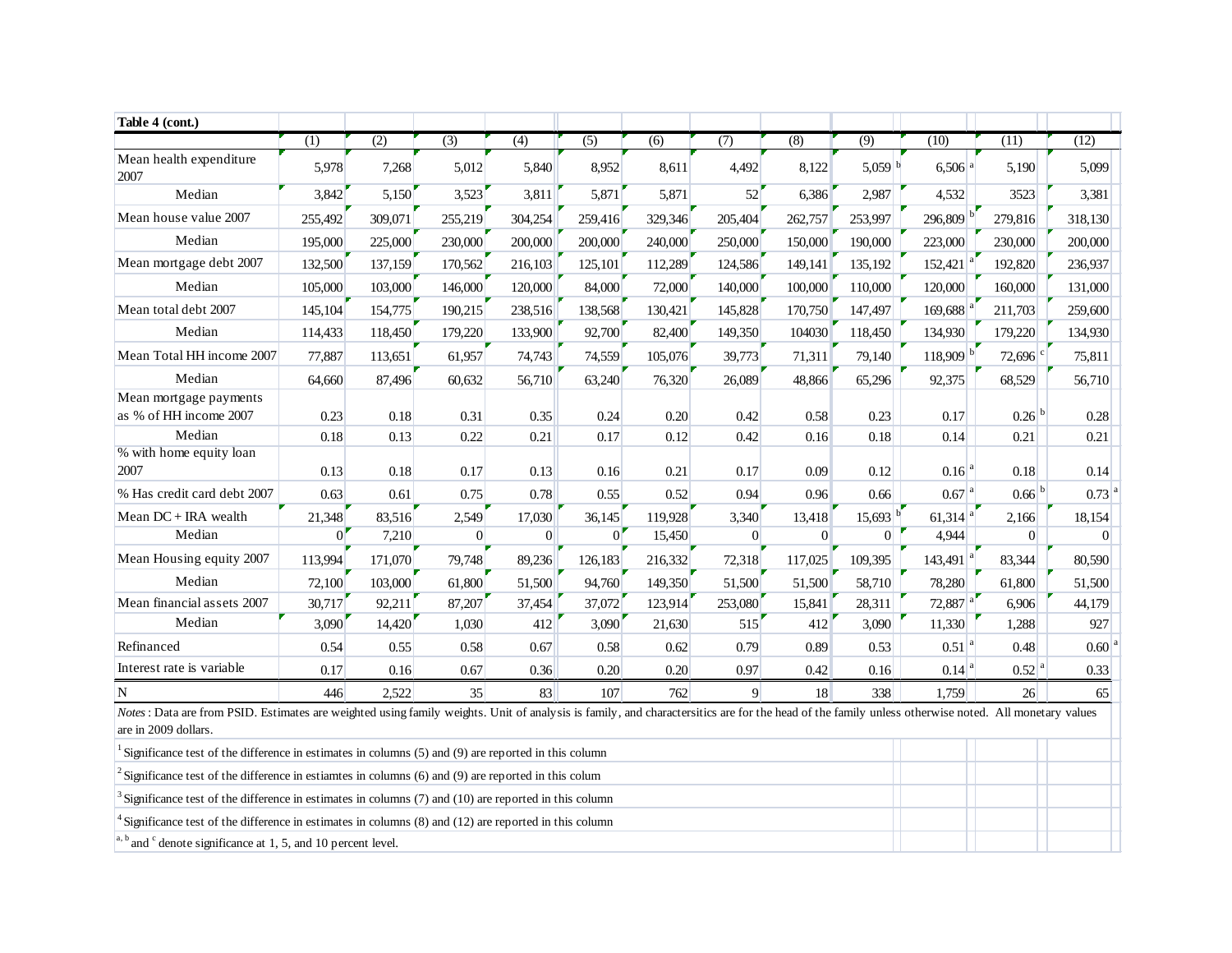| Table 5. Probit marginal effects--risk of arrears or foreclosure                                                                                                      |                       |  |            |  |  |  |  |  |  |
|-----------------------------------------------------------------------------------------------------------------------------------------------------------------------|-----------------------|--|------------|--|--|--|--|--|--|
| Independent variables                                                                                                                                                 | Marginal<br>effect    |  | Std. Err.  |  |  |  |  |  |  |
| Race/ethincity                                                                                                                                                        |                       |  |            |  |  |  |  |  |  |
| Non Hispanic White (omitted)                                                                                                                                          |                       |  |            |  |  |  |  |  |  |
| Non Hispanic black                                                                                                                                                    | $0.149$ <sup>a</sup>  |  | 0.038      |  |  |  |  |  |  |
| Non Hispanic other                                                                                                                                                    | $0.120 ^{b}$          |  | 0.068      |  |  |  |  |  |  |
| Hispanic                                                                                                                                                              | $0.050 ^{b}$          |  | 0.028      |  |  |  |  |  |  |
| Education                                                                                                                                                             |                       |  |            |  |  |  |  |  |  |
| Less than high school                                                                                                                                                 | 0.010                 |  | 0.024      |  |  |  |  |  |  |
| High school graduate (omitted)                                                                                                                                        |                       |  |            |  |  |  |  |  |  |
| Some college                                                                                                                                                          | $-0.010$              |  | 0.015      |  |  |  |  |  |  |
| College Graduate                                                                                                                                                      | $-0.045 ^{b}$         |  | 0.016      |  |  |  |  |  |  |
| Married in 2006                                                                                                                                                       | 0.013                 |  | 0.014      |  |  |  |  |  |  |
| Age less than 60 in 2006                                                                                                                                              | $0.041$ <sup>a</sup>  |  | 0.015      |  |  |  |  |  |  |
| Working in 2006                                                                                                                                                       | $-0.003$              |  | 0.016      |  |  |  |  |  |  |
| Has health insurance in 2006                                                                                                                                          | $-0.048$              |  | 0.039      |  |  |  |  |  |  |
| HH in Fair/poor health in 2006                                                                                                                                        | 0.018                 |  | 0.017      |  |  |  |  |  |  |
| HH health change for worse between 2006-2008                                                                                                                          | $0.028$ <sup>c</sup>  |  | 0.016      |  |  |  |  |  |  |
| Laid-off between 2004-2008                                                                                                                                            | $0.062$ <sup>a</sup>  |  | 0.026      |  |  |  |  |  |  |
| Health expenditures in 2006 above the $75th$ percentile                                                                                                               | 0.001                 |  | 0.014      |  |  |  |  |  |  |
| Report local housing market as good/verygood/excellent                                                                                                                | $-0.048$ <sup>a</sup> |  | 0.015      |  |  |  |  |  |  |
| Mean assessment of local market by people in the same MSA                                                                                                             | $-0.043$              |  | 0.036      |  |  |  |  |  |  |
| Log of household income in 2006                                                                                                                                       | $-0.009 ^{b}$         |  | 0.004      |  |  |  |  |  |  |
| Loan to value ratio in 2006                                                                                                                                           | $0.077$ <sup>a</sup>  |  | 0.020      |  |  |  |  |  |  |
| N of Obs.                                                                                                                                                             |                       |  | 1926       |  |  |  |  |  |  |
| Log likelihood                                                                                                                                                        |                       |  | $-504.081$ |  |  |  |  |  |  |
| Pseudo R <sub>2</sub>                                                                                                                                                 |                       |  | 0.157      |  |  |  |  |  |  |
| 0.093<br>obs. P                                                                                                                                                       |                       |  |            |  |  |  |  |  |  |
| 0.064<br>pred. P<br>$(at x-bar)$                                                                                                                                      |                       |  |            |  |  |  |  |  |  |
| Notes : Authors calculations using data from Health and Retirement Study. Estaimtes are weighted using household<br>weights. All monetary values are in 2009 dollars. |                       |  |            |  |  |  |  |  |  |

 $a, b$  and  $c$  denote significance at 1, 5, and 10 percent level.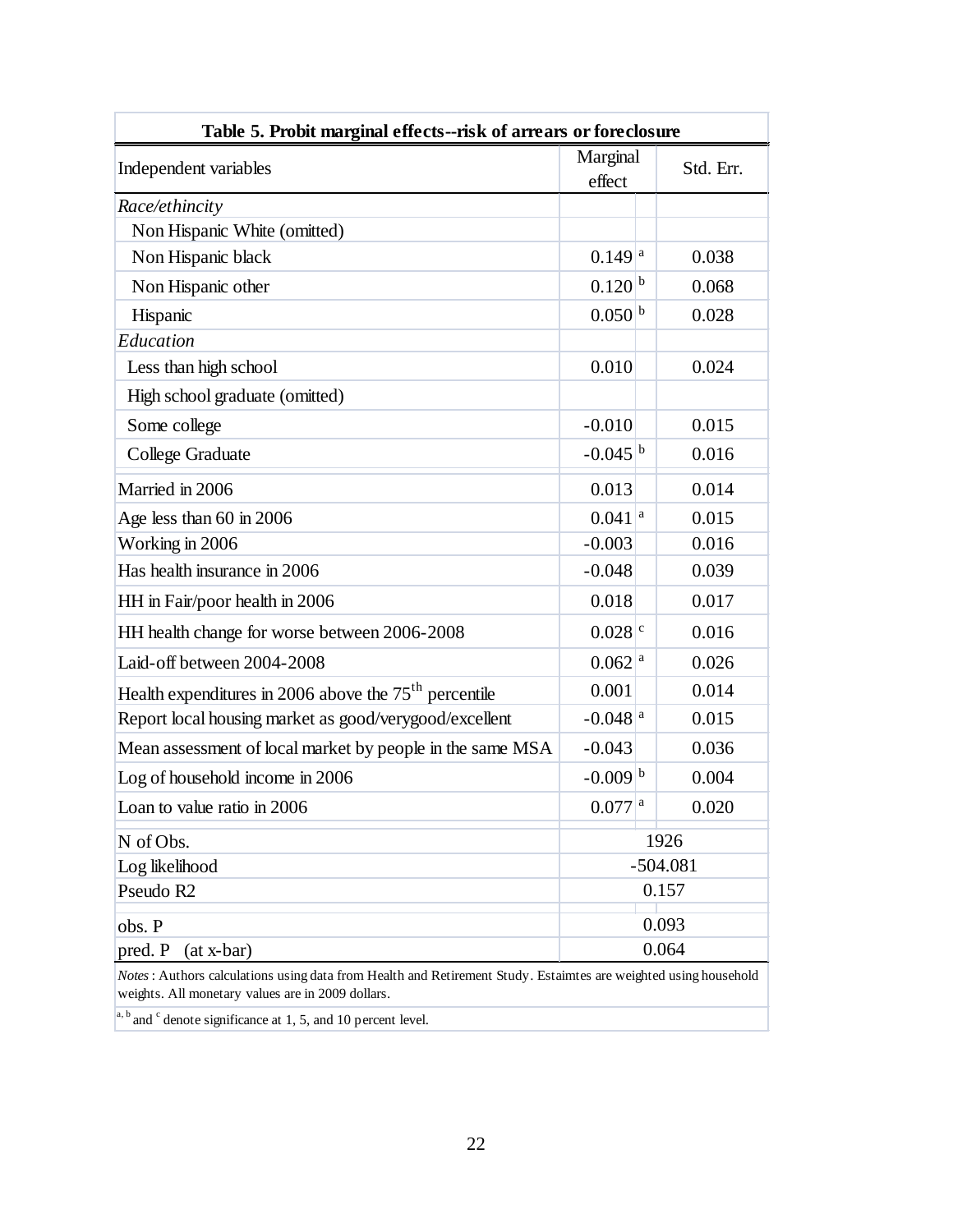| Table 6. Respondent's family (not including the respondent) fell behind in mortgage payment                                                                                            |                                      |                 |                               |                         |                                |                  |                |                         |                                              |          |  |
|----------------------------------------------------------------------------------------------------------------------------------------------------------------------------------------|--------------------------------------|-----------------|-------------------------------|-------------------------|--------------------------------|------------------|----------------|-------------------------|----------------------------------------------|----------|--|
|                                                                                                                                                                                        |                                      | A <sub>II</sub> | Family did not<br>fall behind |                         | Family fell behind             |                  |                |                         |                                              |          |  |
|                                                                                                                                                                                        |                                      |                 |                               |                         | ${\rm All}^1$                  |                  | R gave help    |                         | R did not give help <sup>2</sup>             |          |  |
| Explanatory variables                                                                                                                                                                  | Mean                                 | Median          |                               | Mean Median             | Mean                           | Median           |                | Mean Median             | Mean                                         | Median   |  |
|                                                                                                                                                                                        | (1)                                  | (2)             | (3)                           | (4)                     | (5)                            | (6)              | (7)            | (8)                     | (9)                                          | (10)     |  |
| Race/ethnicity                                                                                                                                                                         |                                      |                 |                               |                         |                                |                  |                |                         |                                              |          |  |
| White                                                                                                                                                                                  | 0.82                                 |                 | 0.82                          |                         | $0.77 ^{a}$                    |                  | 0.81           |                         | $0.74$ <sup>c</sup>                          |          |  |
| <b>Black</b>                                                                                                                                                                           | 0.07                                 |                 | 0.07                          |                         | 0.09                           |                  | 0.08           |                         | 0.09                                         |          |  |
| Other                                                                                                                                                                                  | 0.03                                 |                 | 0.03                          |                         | 0.03                           |                  | 0.03           |                         | 0.03                                         |          |  |
| Hispanic                                                                                                                                                                               | 0.08                                 |                 | 0.08                          |                         | $0.11 ^{b}$                    |                  | 0.08           |                         | $0.14 ^{b}$                                  |          |  |
| Education                                                                                                                                                                              |                                      |                 |                               |                         |                                |                  |                |                         |                                              |          |  |
| Less than high school                                                                                                                                                                  | 0.16                                 |                 | 0.16                          |                         | 0.18                           |                  | 0.13           |                         | $0.22 ^{a}$                                  |          |  |
| High school                                                                                                                                                                            | 0.33                                 |                 | 0.33                          |                         | $0.39 ^{a}$                    |                  | 0.37           |                         | 0.42                                         |          |  |
| Some college                                                                                                                                                                           | 0.25                                 |                 | 0.25                          |                         | 0.26                           |                  | 0.27           |                         | 0.24                                         |          |  |
| College graduate                                                                                                                                                                       | 0.26                                 |                 | 0.27                          |                         | 0.17 <sup>a</sup>              |                  | 0.23           |                         | $0.12^{a}$                                   |          |  |
| Married in 2006                                                                                                                                                                        | 0.72                                 |                 | 0.72                          |                         | 0.74                           |                  | 0.79           |                         | 0.70 <sup>b</sup>                            |          |  |
| Age $60$ or less in 2006                                                                                                                                                               | 0.44                                 |                 | 0.44                          |                         | $0.51$ <sup>a</sup>            |                  | 0.47           |                         | 0.54                                         |          |  |
| Working in 2006                                                                                                                                                                        | 0.43                                 |                 | 0.43                          |                         | 0.45                           |                  | 0.51           |                         | $0.38$ <sup>a</sup>                          |          |  |
| Household member in fair/poor health 06                                                                                                                                                | 0.34                                 |                 | 0.33                          |                         | 0.37                           |                  | 0.32           |                         | $0.41$ <sup>c</sup>                          |          |  |
| Has children under age 18                                                                                                                                                              | 0.07                                 |                 | 0.07                          |                         | $\overline{0.10}$ <sup>c</sup> |                  | 0.12           |                         | 0.09                                         |          |  |
| Value of primary residence                                                                                                                                                             | 271,533                              |                 |                               | 162,000 275,375 162,000 | $216,626$ <sup>a</sup>         |                  |                | 162,000 229,021 167,400 | 208,395                                      | 140,400  |  |
| Total mortgage debt                                                                                                                                                                    | 50,965                               | $\overline{0}$  | 50,563                        | $\overline{0}$          | 56,717                         | $\boldsymbol{0}$ | 52,968         | $\boldsymbol{0}$        | 59,488                                       | $\Omega$ |  |
| Total HH income                                                                                                                                                                        | 85,941                               | 52,056          | 87,300                        | 52,294                  | $66,521$ <sup>a</sup>          | 46,656           | 80,687         | 58,320                  | $55,266$ <sup>a</sup>                        | 34,733   |  |
| Total debt <sup>3</sup>                                                                                                                                                                | 66.591                               | 6,480           | 66,134                        | 5,400                   | 73,123                         | 27,000           | 72,071         | 38,880                  | 73,747                                       | 21,600   |  |
| Net value of financial wealth <sup>4</sup>                                                                                                                                             | 185,678                              |                 | 16,000 193,118                | 18,000                  | $79,365$ <sup>a</sup>          | 7,000            | 84,634         | 15,000                  | 74,532                                       | 3,000    |  |
| Housing equity <sup>5</sup>                                                                                                                                                            | 214,584                              |                 | 108,000 218,802               | 112,320                 | $154,322$ <sup>a</sup>         |                  | 97,200 169,313 | 108,000                 | 144,197                                      | 70,200   |  |
| Social Security wealth at age 62                                                                                                                                                       | 144,009                              |                 |                               | 143,956 144,520 144,304 | $137,448$ <sup>b</sup>         |                  |                |                         | 137,904 147,685 146,276 128,393 <sup>a</sup> | 122,288  |  |
| DB wealth at age 62                                                                                                                                                                    | 280,231                              |                 |                               | 185,443 281,173 190,278 | 267,286                        |                  |                | 138,579 327,994 146,956 | 201,091                                      | 116,014  |  |
| Has DB plan                                                                                                                                                                            | 0.26                                 |                 | 0.26                          |                         | 0.27                           |                  | 0.32           |                         | $0.23 ^{b}$                                  |          |  |
| Has DC plan                                                                                                                                                                            | 0.49                                 |                 | 0.48                          |                         | $0.55^{a}$                     |                  | 0.60           |                         | $0.51$ <sup>c</sup>                          |          |  |
| Has IRA                                                                                                                                                                                | 0.58                                 |                 | 0.59                          |                         | $0.51 ^{a}$                    |                  | 0.60           |                         | $0.44$ <sup>a</sup>                          |          |  |
| N                                                                                                                                                                                      | 9.791<br>296<br>399<br>10.494<br>703 |                 |                               |                         |                                |                  |                |                         |                                              |          |  |
| Notes : Data are from Heath and Retirement Study. Estimates are weighted using household weights. All monetary values are in 2009 dollars.                                             |                                      |                 |                               |                         |                                |                  |                |                         |                                              |          |  |
| Significance test of the difference in estimates in columns (3) and (5) are reported in this column                                                                                    |                                      |                 |                               |                         |                                |                  |                |                         |                                              |          |  |
| Significance test of the difference in estiamtes in columns (7) and (9) are reported in this colum                                                                                     |                                      |                 |                               |                         |                                |                  |                |                         |                                              |          |  |
| Total debt is the sum of all mortgages, other loans, 2nd home mortgages, and other debt.<br>This measure of financial wealth does not include IRA, business, or transportation wealth. |                                      |                 |                               |                         |                                |                  |                |                         |                                              |          |  |

<sup>5</sup> Housing equity equals the value of the primary residence minus all mortgages and other loans.

 $a, b$  and  $c$  denote significance at 1, 5, and 10 percent level.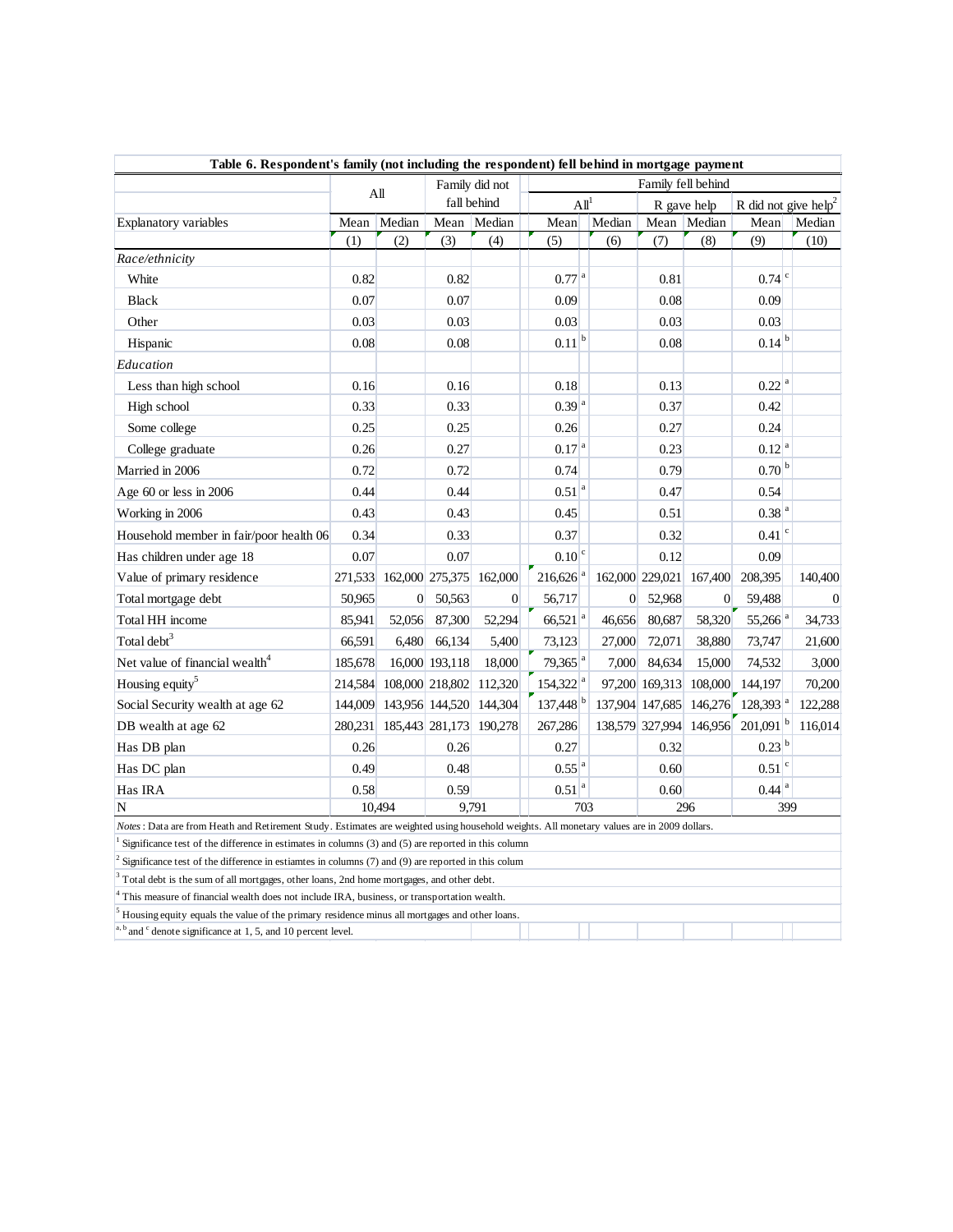| payment                                      |                       |           |  |  |  |  |  |  |  |
|----------------------------------------------|-----------------------|-----------|--|--|--|--|--|--|--|
| <b>Explanatory variables</b>                 | Marginal effects      | Std. Err. |  |  |  |  |  |  |  |
|                                              | (1)                   | (2)       |  |  |  |  |  |  |  |
| Race/ethnicity                               |                       |           |  |  |  |  |  |  |  |
| Non Hispanic White (omitted)                 |                       |           |  |  |  |  |  |  |  |
| Non Hispanic Black                           | $-0.003$              | 0.076     |  |  |  |  |  |  |  |
| Non Hispanic Other                           | $-0.095$              | 0.129     |  |  |  |  |  |  |  |
| Hispanic                                     | $-0.058$              | 0.083     |  |  |  |  |  |  |  |
| Education                                    |                       |           |  |  |  |  |  |  |  |
| Less than High School                        | $-0.035$              | 0.072     |  |  |  |  |  |  |  |
| High school (omitted)                        |                       |           |  |  |  |  |  |  |  |
| Some College                                 | 0.045                 | 0.065     |  |  |  |  |  |  |  |
| College graduate                             | $0.151^{b}$           | 0.074     |  |  |  |  |  |  |  |
| Married in 2006                              | 0.066                 | 0.061     |  |  |  |  |  |  |  |
| Age 60 or less in $2006$                     | $-0.178$ <sup>a</sup> | 0.058     |  |  |  |  |  |  |  |
| Working in 2006                              | 0.138                 | 0.061     |  |  |  |  |  |  |  |
| Household member in fair/poor health in 2006 | $-0.005$              | 0.056     |  |  |  |  |  |  |  |
| Has DB plan                                  | 0.042                 | 0.078     |  |  |  |  |  |  |  |
| Has DC plan                                  | $-0.024$              | 0.056     |  |  |  |  |  |  |  |
| Has IRA                                      | 0.050                 | 0.071     |  |  |  |  |  |  |  |
| log(Total HH income)                         | 0.016                 | 0.022     |  |  |  |  |  |  |  |
| log(db dc ira wealth)                        | 0.004                 | 0.007     |  |  |  |  |  |  |  |
| N of Obs.                                    | 621                   |           |  |  |  |  |  |  |  |
| Log likelihood                               | $-399.532$            |           |  |  |  |  |  |  |  |
| Pseudo R <sub>2</sub>                        | 0.065                 |           |  |  |  |  |  |  |  |
| obs. P                                       | 0.449                 |           |  |  |  |  |  |  |  |
| pred. P<br>$(at x-bar)$                      | 0.444                 |           |  |  |  |  |  |  |  |

**Table 7. Probit marginal effects of the probability of giving help to family member (not including the respondent) that fell behind in mortgage** 

*Notes*: Authors calculations using data from Health and Retirement Study. Estaimtes are weighted using household weights. All monetary values are in 2009 dollars.

 $a$  and  $b$  denote significance at 1 and 5 percent level.